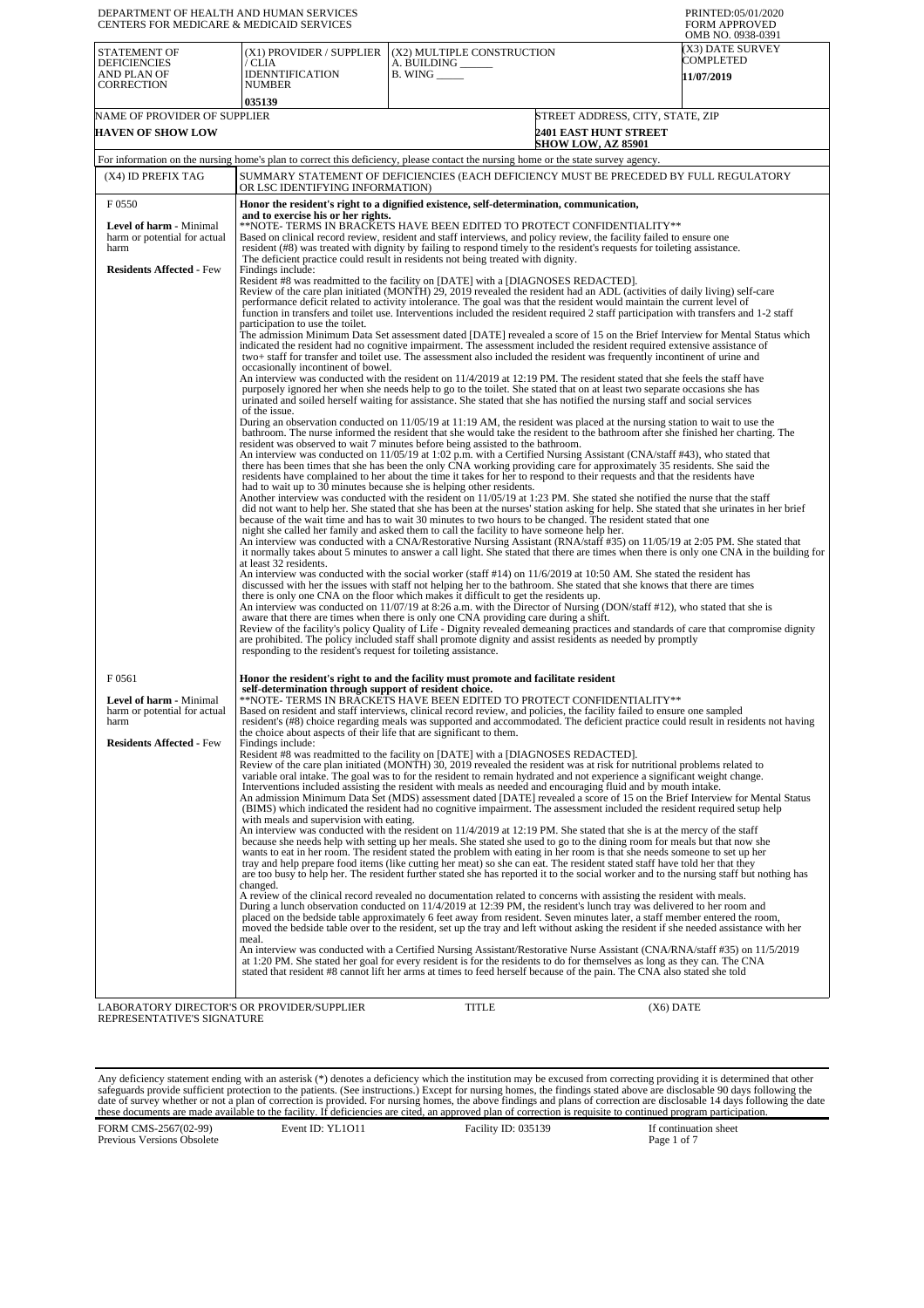| DEPARTMENT OF HEALTH AND HUMAN SERVICES<br>CENTERS FOR MEDICARE & MEDICAID SERVICES                         |                                                                                                                                                                                                                                                                                                                                                                                                                                                                                                                                                                                          |                                                                                                                                                                                                                                                                                                                                                                                                                                                                                                                                                                                                                                                                                                                                                                                                                                                                                                                                                                                                                                                                                                                                                                                                                                                                                                                                                                                                                                                                                                                                                                                                                                                                                                                                                                                                                                                                                                                                                                                                                                                                                                                                                                                                                                                                                                                                                                                                                                                                                                                                                                                                                                                                                                                                                                                                                                                                                                                                                                                                                                                                                                                                                                                                                                                                                                                                                                                                                                                                                                                      | PRINTED:05/01/2020<br><b>FORM APPROVED</b><br>OMB NO. 0938-0391 |  |
|-------------------------------------------------------------------------------------------------------------|------------------------------------------------------------------------------------------------------------------------------------------------------------------------------------------------------------------------------------------------------------------------------------------------------------------------------------------------------------------------------------------------------------------------------------------------------------------------------------------------------------------------------------------------------------------------------------------|----------------------------------------------------------------------------------------------------------------------------------------------------------------------------------------------------------------------------------------------------------------------------------------------------------------------------------------------------------------------------------------------------------------------------------------------------------------------------------------------------------------------------------------------------------------------------------------------------------------------------------------------------------------------------------------------------------------------------------------------------------------------------------------------------------------------------------------------------------------------------------------------------------------------------------------------------------------------------------------------------------------------------------------------------------------------------------------------------------------------------------------------------------------------------------------------------------------------------------------------------------------------------------------------------------------------------------------------------------------------------------------------------------------------------------------------------------------------------------------------------------------------------------------------------------------------------------------------------------------------------------------------------------------------------------------------------------------------------------------------------------------------------------------------------------------------------------------------------------------------------------------------------------------------------------------------------------------------------------------------------------------------------------------------------------------------------------------------------------------------------------------------------------------------------------------------------------------------------------------------------------------------------------------------------------------------------------------------------------------------------------------------------------------------------------------------------------------------------------------------------------------------------------------------------------------------------------------------------------------------------------------------------------------------------------------------------------------------------------------------------------------------------------------------------------------------------------------------------------------------------------------------------------------------------------------------------------------------------------------------------------------------------------------------------------------------------------------------------------------------------------------------------------------------------------------------------------------------------------------------------------------------------------------------------------------------------------------------------------------------------------------------------------------------------------------------------------------------------------------------------------------------|-----------------------------------------------------------------|--|
| STATEMENT OF<br><b>DEFICIENCIES</b><br>AND PLAN OF<br><b>CORRECTION</b>                                     | (X1) PROVIDER / SUPPLIER<br>/ CLIA<br><b>IDENNTIFICATION</b><br><b>NUMBER</b><br>035139                                                                                                                                                                                                                                                                                                                                                                                                                                                                                                  | (X2) MULTIPLE CONSTRUCTION<br>A. BUILDING _____<br>$B.$ WING $\_\_\_\_\_\_\$                                                                                                                                                                                                                                                                                                                                                                                                                                                                                                                                                                                                                                                                                                                                                                                                                                                                                                                                                                                                                                                                                                                                                                                                                                                                                                                                                                                                                                                                                                                                                                                                                                                                                                                                                                                                                                                                                                                                                                                                                                                                                                                                                                                                                                                                                                                                                                                                                                                                                                                                                                                                                                                                                                                                                                                                                                                                                                                                                                                                                                                                                                                                                                                                                                                                                                                                                                                                                                         | (X3) DATE SURVEY<br>COMPLETED<br>11/07/2019                     |  |
| NAME OF PROVIDER OF SUPPLIER<br><b>HAVEN OF SHOW LOW</b>                                                    |                                                                                                                                                                                                                                                                                                                                                                                                                                                                                                                                                                                          | <b>2401 EAST HUNT STREET</b>                                                                                                                                                                                                                                                                                                                                                                                                                                                                                                                                                                                                                                                                                                                                                                                                                                                                                                                                                                                                                                                                                                                                                                                                                                                                                                                                                                                                                                                                                                                                                                                                                                                                                                                                                                                                                                                                                                                                                                                                                                                                                                                                                                                                                                                                                                                                                                                                                                                                                                                                                                                                                                                                                                                                                                                                                                                                                                                                                                                                                                                                                                                                                                                                                                                                                                                                                                                                                                                                                         | STREET ADDRESS, CITY, STATE, ZIP                                |  |
|                                                                                                             |                                                                                                                                                                                                                                                                                                                                                                                                                                                                                                                                                                                          | <b>SHOW LOW, AZ 85901</b><br>For information on the nursing home's plan to correct this deficiency, please contact the nursing home or the state survey agency.                                                                                                                                                                                                                                                                                                                                                                                                                                                                                                                                                                                                                                                                                                                                                                                                                                                                                                                                                                                                                                                                                                                                                                                                                                                                                                                                                                                                                                                                                                                                                                                                                                                                                                                                                                                                                                                                                                                                                                                                                                                                                                                                                                                                                                                                                                                                                                                                                                                                                                                                                                                                                                                                                                                                                                                                                                                                                                                                                                                                                                                                                                                                                                                                                                                                                                                                                      |                                                                 |  |
| (X4) ID PREFIX TAG                                                                                          |                                                                                                                                                                                                                                                                                                                                                                                                                                                                                                                                                                                          | SUMMARY STATEMENT OF DEFICIENCIES (EACH DEFICIENCY MUST BE PRECEDED BY FULL REGULATORY                                                                                                                                                                                                                                                                                                                                                                                                                                                                                                                                                                                                                                                                                                                                                                                                                                                                                                                                                                                                                                                                                                                                                                                                                                                                                                                                                                                                                                                                                                                                                                                                                                                                                                                                                                                                                                                                                                                                                                                                                                                                                                                                                                                                                                                                                                                                                                                                                                                                                                                                                                                                                                                                                                                                                                                                                                                                                                                                                                                                                                                                                                                                                                                                                                                                                                                                                                                                                               |                                                                 |  |
| F0561                                                                                                       | OR LSC IDENTIFYING INFORMATION)<br>(continued from page 1)                                                                                                                                                                                                                                                                                                                                                                                                                                                                                                                               |                                                                                                                                                                                                                                                                                                                                                                                                                                                                                                                                                                                                                                                                                                                                                                                                                                                                                                                                                                                                                                                                                                                                                                                                                                                                                                                                                                                                                                                                                                                                                                                                                                                                                                                                                                                                                                                                                                                                                                                                                                                                                                                                                                                                                                                                                                                                                                                                                                                                                                                                                                                                                                                                                                                                                                                                                                                                                                                                                                                                                                                                                                                                                                                                                                                                                                                                                                                                                                                                                                                      |                                                                 |  |
| Level of harm - Minimal<br>harm or potential for actual<br>harm                                             | resident #8 that there is not enough staff to assist her when she eats in her room so she needs to eat in the dining room<br>if she needs assistance.<br>An interview was conducted with a Registered Nurse (RN/staff #15) on 11/5/2019 at 2:01 PM. She stated resident #8 has the<br>right to eat wherever she wants. The RN stated that if the resident wants to eat in her room, staff should assist her with                                                                                                                                                                         |                                                                                                                                                                                                                                                                                                                                                                                                                                                                                                                                                                                                                                                                                                                                                                                                                                                                                                                                                                                                                                                                                                                                                                                                                                                                                                                                                                                                                                                                                                                                                                                                                                                                                                                                                                                                                                                                                                                                                                                                                                                                                                                                                                                                                                                                                                                                                                                                                                                                                                                                                                                                                                                                                                                                                                                                                                                                                                                                                                                                                                                                                                                                                                                                                                                                                                                                                                                                                                                                                                                      |                                                                 |  |
| <b>Residents Affected - Few</b>                                                                             | meals as needed in her room. She stated the resident does have difficulty raising her arms to eat but that she is not aware the resident<br>needs any special help with her meals.<br>An interview was conducted with the social worker (staff #14) on 11/6/2019 at 10:50 AM. She stated the resident did discuss<br>with her the concerns she has regarding eating in her room. She stated that the resident, to her knowledge, does not need<br>help with eating. The social worker also stated that she told the administrator and the Director of Nursing (DON) about the resident's |                                                                                                                                                                                                                                                                                                                                                                                                                                                                                                                                                                                                                                                                                                                                                                                                                                                                                                                                                                                                                                                                                                                                                                                                                                                                                                                                                                                                                                                                                                                                                                                                                                                                                                                                                                                                                                                                                                                                                                                                                                                                                                                                                                                                                                                                                                                                                                                                                                                                                                                                                                                                                                                                                                                                                                                                                                                                                                                                                                                                                                                                                                                                                                                                                                                                                                                                                                                                                                                                                                                      |                                                                 |  |
|                                                                                                             | concerns.<br>and that the staff would support her choice.<br>activities on a routine basis.                                                                                                                                                                                                                                                                                                                                                                                                                                                                                              | During an interview conducted with the DON (staff #12) on 11/6/2019 at 11:28 AM, she stated that she was not aware of any<br>issues regarding resident #8's choice to eat in her room. The DON stated the resident has the right to eat in the dining or in her room<br>A facility's policy titled Quality of Life - Self Determination and Participation revealed the facility respects and<br>promotes the right of each resident to exercise his or her autonomy regarding what the resident considers to be important<br>facets of his or her life. Each resident shall be allowed to choose activities including eating that are consistent with<br>his or her interest. The policy included residents shall be provided assistance as needed to engage in their preferred<br>Review of the facility's policy Resident Rights revealed the facility promotes and protects the rights of residents<br>regarding the right to self-determination which included choice of activities.                                                                                                                                                                                                                                                                                                                                                                                                                                                                                                                                                                                                                                                                                                                                                                                                                                                                                                                                                                                                                                                                                                                                                                                                                                                                                                                                                                                                                                                                                                                                                                                                                                                                                                                                                                                                                                                                                                                                                                                                                                                                                                                                                                                                                                                                                                                                                                                                                                                                                                                             |                                                                 |  |
| F0623<br>Level of harm - Minimal<br>harm or potential for actual<br>harm<br><b>Residents Affected - Few</b> | Ombudsman not receiving a copy of the notice.                                                                                                                                                                                                                                                                                                                                                                                                                                                                                                                                            | Provide timely notification to the resident, and if applicable to the resident<br>representative and ombudsman, before transfer or discharge, including appeal rights.<br>**NOTE- TERMS IN BRACKETS HAVE BEEN EDITED TO PROTECT CONFIDENTIALITY**<br>Based on clinical record review, staff interviews, and policy review, the facility failed to notify two residents (#4 and<br>#180) and/or the resident's representative in writing of the transfers/discharges and failed to send a copy of the notice<br>to the Ombudsman. The deficient practice could result in residents not being provided a written notice of transfer and the                                                                                                                                                                                                                                                                                                                                                                                                                                                                                                                                                                                                                                                                                                                                                                                                                                                                                                                                                                                                                                                                                                                                                                                                                                                                                                                                                                                                                                                                                                                                                                                                                                                                                                                                                                                                                                                                                                                                                                                                                                                                                                                                                                                                                                                                                                                                                                                                                                                                                                                                                                                                                                                                                                                                                                                                                                                                            |                                                                 |  |
|                                                                                                             | Findings include:<br>(POA) for care.<br>condition.<br>maintaining documentation.<br>moderate cognitive impairment.<br>party.                                                                                                                                                                                                                                                                                                                                                                                                                                                             | -Resident #180 was admitted to the facility on (MONTH) 27, 2019, with [DIAGNOSES REDACTED].<br>Review of the admission Minimum Data Set (MDS) assessment dated (MONTH) 3, 2019, revealed a Brief Interview Mental Status<br>(BIMS) score of 15 which indicated the resident was cognitively intact.<br>The face sheet revealed the resident was her own responsible party and included a family member was the Power of Attorney<br>Review of a progress note dated (MONTH) 3, 2019, revealed that the resident was transferred to the hospital for a change in<br>However, further review of the clinical record revealed no evidence the resident and/or the resident's representative was<br>notified in writing of the transfer or that the Ombudsman was sent a copy of the notice of transfer to the hospital.<br>An interview was conducted with the Resident Relations Manager (staff #14) on (MONTH) 7, 2019 at 1:48 p.m. Staff #14 stated<br>that she does not notify the resident and/or the resident's representative in writing of the transfer to the hospital. She<br>also stated that she does not send a copy of the notice of the transfer to the hospital to the Ombudsman. She said that she and her<br>supervisor are currently working on a process to ensure all residents are notified in writing about their<br>transfers. She said that once a process is developed, she will be the person responsible for providing the written transfer notice and<br>-Resident $\#4$ was admitted on (MONTH) 26, 2019 with [DIAGNOSES REDACTED].<br>The admission MDS assessment dated (MONTH) 2, 2019 revealed a score of 8 on the BIMS which indicated the resident had<br>Review of the face sheet revealed the resident was her own responsible party and that a family member was the responsible<br>A nursing progress note dated (MONTH) 10, 2019, revealed the resident was sent to the hospital for a change in condition.<br>However, further review of the clinical record did not reveal evidence the resident and/or the resident's representative<br>were notified in writing of the transfer or that the ombudsman was sent a copy of the transfer to the hospital.<br>On (MONTH) 6, 2019 at 9:12 a.m., an interview was conducted with the Resident Relations Manager (staff #14). She stated she<br>had no knowledge regarding notifying the resident and/or their representative in writing of the transfer/discharge to the<br>hospital. She stated that she does not send a notice of the transfer to the ombudsman.<br>An interview was conducted with the Director of Nursing (DON/staff #12) on (MONTH) 6, 2019 at 9:55 a.m. The DON stated that<br>she does not notify the resident or the resident's representative in writing of the transfer. The DON further stated that<br>she only notifies the ombudsman if a resident has been in an accident and/or has an injury.<br>The facility's policy titled Transfer or Discharge Notice revised (MONTH) 2012, revealed a resident and/or the resident's<br>representative will be provided with a thirty (30) day written notice of an impending transfer or discharge except if an<br>immediate transfer or discharge was required by the resident's urgent medical needs. The policy did not include notifying<br>the resident and/or the resident's representative in writing of the immediate transfer or discharge required for the<br>resident's urgent medical needs or sending a copy of the notice to the ombudsman. |                                                                 |  |
| F0625<br>Level of harm - Minimal<br>harm or potential for actual<br>harm<br><b>Residents Affected - Few</b> | include:<br>in condition.<br>notified in writing of the facility's bed-hold policy.<br>to the facility.<br>were notified in writing of the facility's bed-hold policy.                                                                                                                                                                                                                                                                                                                                                                                                                   | Notify the resident or the resident's representative in writing how long the nursing home<br>will hold the resident's bed in cases of transfer to a hospital or therapeutic leave.<br>**NOTE-TERMS IN BRACKETS HAVE BEEN EDITED TO PROTECT CONFIDENTIALITY**<br>Based on clinical record review, staff interviews, and policy review, the facility failed to ensure two residents (#4 and<br>#180) and/or the resident's representative were notified in writing of the facility's bed-hold policy upon transfer to the<br>hospital. The deficient practice could result in residents not being informed of the facility's bed-hold policy in writing. Findings<br>Resident #180 was admitted to the facility on (MONTH) 27, 2019, with [DIAGNOSES REDACTED].<br>Review of a nursing progress note dated (MONTH) 3, 2019, revealed the resident was transferred to the hospital for a change<br>Review of the discharge assessment dated (MONTH) 3, 2019 revealed the facility bed-hold policy had been explained but did<br>not include the resident and/or the resident's representative was notified in writing of the facility's bed-hold policy.<br>Additional review of the clinical record revealed no evidence the resident and/or the resident's representative were<br>An interview was conducted on (MONTH) 7, 2019 at 1:48 p.m. with the Resident Relations Manager (staff #14), who stated that<br>she does not notify a resident or the resident's representative in writing of the facility's bed-hold policy upon transfer<br>to the hospital. She stated that she gives a copy of the bed-hold policy to the insurance case manager when a resident is<br>transferred to the hospital. Staff #14 stated that she thinks residents are given a bed-hold policy when they are admitted<br>-Resident #4 was admitted on (MONTH) 26, 2019, with [DIAGNOSES REDACTED].<br>A nursing progress note dated (MONTH) 10, 2019 revealed the resident was sent to the hospital for a change in condition.<br>However, further review of the clinical record did not reveal evidence the resident and/or the resident's representative<br>On (MONTH) 6, 2019 at 9:12 a.m., an interview was conducted with the Resident Relations Manager (staff #14). She stated that when<br>a resident is transferred to the hospital, either she or the Business Office Manager (staff #8) will complete a Notice                                                                                                                                                                                                                                                                                                                                                                                                                                                                                                                                                                                                                                                                                                                                                                                                                                                                                                                                                                                                                                                                                                            |                                                                 |  |
| FORM CMS-2567(02-99)<br>Previous Versions Obsolete                                                          | Event ID: YL1011                                                                                                                                                                                                                                                                                                                                                                                                                                                                                                                                                                         | Facility ID: 035139                                                                                                                                                                                                                                                                                                                                                                                                                                                                                                                                                                                                                                                                                                                                                                                                                                                                                                                                                                                                                                                                                                                                                                                                                                                                                                                                                                                                                                                                                                                                                                                                                                                                                                                                                                                                                                                                                                                                                                                                                                                                                                                                                                                                                                                                                                                                                                                                                                                                                                                                                                                                                                                                                                                                                                                                                                                                                                                                                                                                                                                                                                                                                                                                                                                                                                                                                                                                                                                                                                  | If continuation sheet<br>Page 2 of 7                            |  |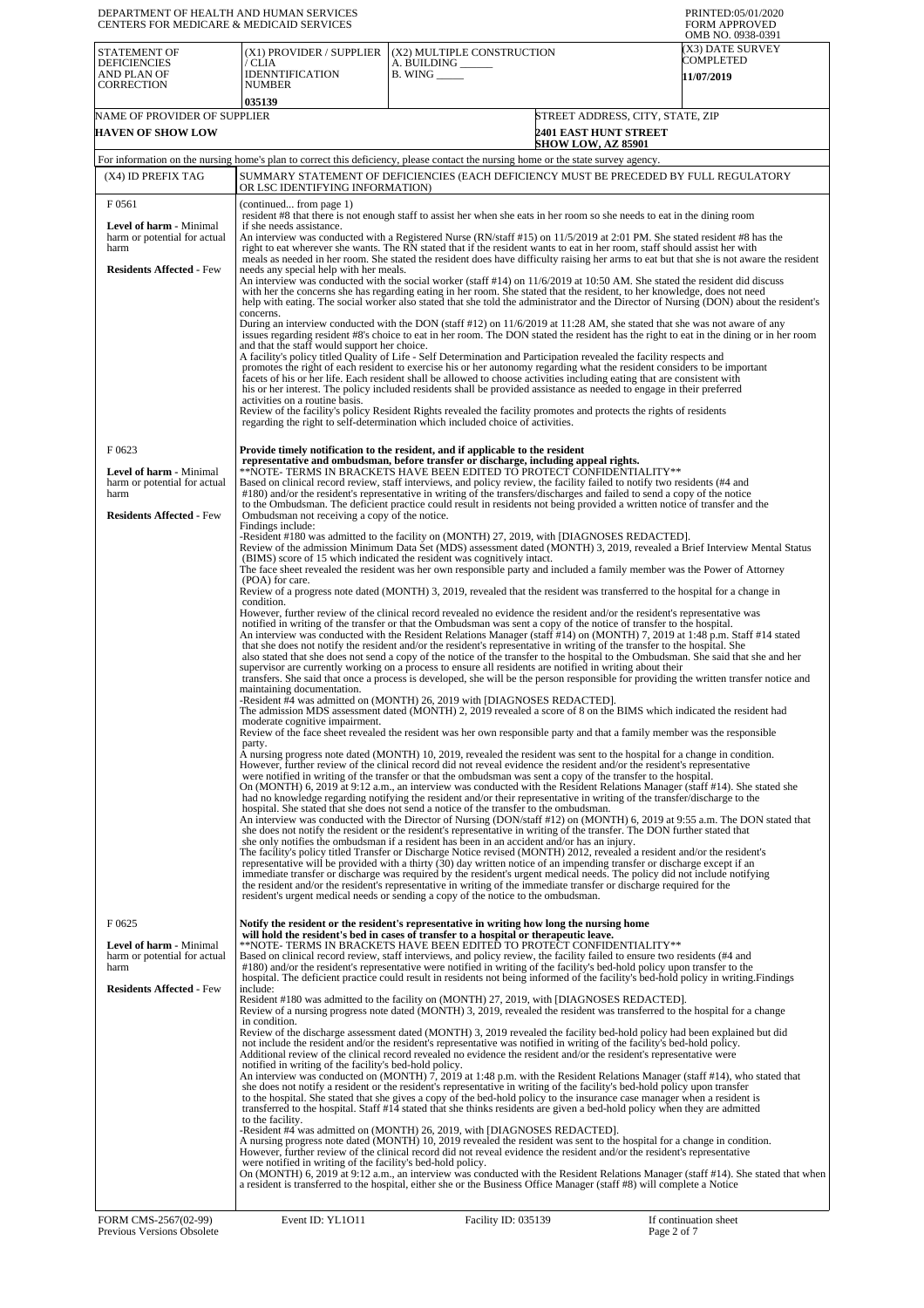| DEPARTMENT OF HEALTH AND HUMAN SERVICES<br><b>CENTERS FOR MEDICARE &amp; MEDICAID SERVICES</b>               |                                                                                                                                                                                                                                                                                                                                                                                                                                                                                                                                                                                                                                                                                                                                                                                                                                                                                                                                                                                                                                                                                                                                                                                                                                                                     |                                                                                                                                                                                                                                                                                                                                                                                                                                                                                                                                                                                                                                                                                                                                                                                                                                                                                                                                                                                                                                                                                                                                                                                                                                                                                                                                                                                                                                                                                                                                                                                                                                                                                                                                                                                                                                                                                                                                                                                                                                                                                                                                                                                                                                                                                                                                                                                                                                                                                                                                                                                                                                                                                                                                                                                                                                                                                                                                                                                                                                                                                                                                                                                                                                                                                                                                                                                                                                                                                                                                                                                                                                                                                                                                                                                                                                                                                                                                                                                                                                                                                                                                                                                                                                                                                                                                                                                                                                                                                                                                                                                                         | PRINTED:05/01/2020<br><b>FORM APPROVED</b><br>OMB NO. 0938-0391 |  |
|--------------------------------------------------------------------------------------------------------------|---------------------------------------------------------------------------------------------------------------------------------------------------------------------------------------------------------------------------------------------------------------------------------------------------------------------------------------------------------------------------------------------------------------------------------------------------------------------------------------------------------------------------------------------------------------------------------------------------------------------------------------------------------------------------------------------------------------------------------------------------------------------------------------------------------------------------------------------------------------------------------------------------------------------------------------------------------------------------------------------------------------------------------------------------------------------------------------------------------------------------------------------------------------------------------------------------------------------------------------------------------------------|---------------------------------------------------------------------------------------------------------------------------------------------------------------------------------------------------------------------------------------------------------------------------------------------------------------------------------------------------------------------------------------------------------------------------------------------------------------------------------------------------------------------------------------------------------------------------------------------------------------------------------------------------------------------------------------------------------------------------------------------------------------------------------------------------------------------------------------------------------------------------------------------------------------------------------------------------------------------------------------------------------------------------------------------------------------------------------------------------------------------------------------------------------------------------------------------------------------------------------------------------------------------------------------------------------------------------------------------------------------------------------------------------------------------------------------------------------------------------------------------------------------------------------------------------------------------------------------------------------------------------------------------------------------------------------------------------------------------------------------------------------------------------------------------------------------------------------------------------------------------------------------------------------------------------------------------------------------------------------------------------------------------------------------------------------------------------------------------------------------------------------------------------------------------------------------------------------------------------------------------------------------------------------------------------------------------------------------------------------------------------------------------------------------------------------------------------------------------------------------------------------------------------------------------------------------------------------------------------------------------------------------------------------------------------------------------------------------------------------------------------------------------------------------------------------------------------------------------------------------------------------------------------------------------------------------------------------------------------------------------------------------------------------------------------------------------------------------------------------------------------------------------------------------------------------------------------------------------------------------------------------------------------------------------------------------------------------------------------------------------------------------------------------------------------------------------------------------------------------------------------------------------------------------------------------------------------------------------------------------------------------------------------------------------------------------------------------------------------------------------------------------------------------------------------------------------------------------------------------------------------------------------------------------------------------------------------------------------------------------------------------------------------------------------------------------------------------------------------------------------------------------------------------------------------------------------------------------------------------------------------------------------------------------------------------------------------------------------------------------------------------------------------------------------------------------------------------------------------------------------------------------------------------------------------------------------------------------------------------|-----------------------------------------------------------------|--|
| STATEMENT OF<br><b>DEFICIENCIES</b><br>AND PLAN OF<br><b>CORRECTION</b>                                      | (X1) PROVIDER / SUPPLIER<br>/ CLIA<br><b>IDENNTIFICATION</b><br><b>NUMBER</b><br>035139                                                                                                                                                                                                                                                                                                                                                                                                                                                                                                                                                                                                                                                                                                                                                                                                                                                                                                                                                                                                                                                                                                                                                                             | (X2) MULTIPLE CONSTRUCTION<br>A. BUILDING __<br>$B.$ WING $\_\_\_\_\_\_\_\$                                                                                                                                                                                                                                                                                                                                                                                                                                                                                                                                                                                                                                                                                                                                                                                                                                                                                                                                                                                                                                                                                                                                                                                                                                                                                                                                                                                                                                                                                                                                                                                                                                                                                                                                                                                                                                                                                                                                                                                                                                                                                                                                                                                                                                                                                                                                                                                                                                                                                                                                                                                                                                                                                                                                                                                                                                                                                                                                                                                                                                                                                                                                                                                                                                                                                                                                                                                                                                                                                                                                                                                                                                                                                                                                                                                                                                                                                                                                                                                                                                                                                                                                                                                                                                                                                                                                                                                                                                                                                                                             | (X3) DATE SURVEY<br>COMPLETED<br>11/07/2019                     |  |
| NAME OF PROVIDER OF SUPPLIER<br><b>HAVEN OF SHOW LOW</b>                                                     |                                                                                                                                                                                                                                                                                                                                                                                                                                                                                                                                                                                                                                                                                                                                                                                                                                                                                                                                                                                                                                                                                                                                                                                                                                                                     | <b>2401 EAST HUNT STREET</b>                                                                                                                                                                                                                                                                                                                                                                                                                                                                                                                                                                                                                                                                                                                                                                                                                                                                                                                                                                                                                                                                                                                                                                                                                                                                                                                                                                                                                                                                                                                                                                                                                                                                                                                                                                                                                                                                                                                                                                                                                                                                                                                                                                                                                                                                                                                                                                                                                                                                                                                                                                                                                                                                                                                                                                                                                                                                                                                                                                                                                                                                                                                                                                                                                                                                                                                                                                                                                                                                                                                                                                                                                                                                                                                                                                                                                                                                                                                                                                                                                                                                                                                                                                                                                                                                                                                                                                                                                                                                                                                                                                            | STREET ADDRESS, CITY, STATE, ZIP                                |  |
|                                                                                                              |                                                                                                                                                                                                                                                                                                                                                                                                                                                                                                                                                                                                                                                                                                                                                                                                                                                                                                                                                                                                                                                                                                                                                                                                                                                                     | <b>SHOW LOW, AZ 85901</b>                                                                                                                                                                                                                                                                                                                                                                                                                                                                                                                                                                                                                                                                                                                                                                                                                                                                                                                                                                                                                                                                                                                                                                                                                                                                                                                                                                                                                                                                                                                                                                                                                                                                                                                                                                                                                                                                                                                                                                                                                                                                                                                                                                                                                                                                                                                                                                                                                                                                                                                                                                                                                                                                                                                                                                                                                                                                                                                                                                                                                                                                                                                                                                                                                                                                                                                                                                                                                                                                                                                                                                                                                                                                                                                                                                                                                                                                                                                                                                                                                                                                                                                                                                                                                                                                                                                                                                                                                                                                                                                                                                               |                                                                 |  |
| (X4) ID PREFIX TAG                                                                                           | OR LSC IDENTIFYING INFORMATION)                                                                                                                                                                                                                                                                                                                                                                                                                                                                                                                                                                                                                                                                                                                                                                                                                                                                                                                                                                                                                                                                                                                                                                                                                                     | For information on the nursing home's plan to correct this deficiency, please contact the nursing home or the state survey agency.<br>SUMMARY STATEMENT OF DEFICIENCIES (EACH DEFICIENCY MUST BE PRECEDED BY FULL REGULATORY                                                                                                                                                                                                                                                                                                                                                                                                                                                                                                                                                                                                                                                                                                                                                                                                                                                                                                                                                                                                                                                                                                                                                                                                                                                                                                                                                                                                                                                                                                                                                                                                                                                                                                                                                                                                                                                                                                                                                                                                                                                                                                                                                                                                                                                                                                                                                                                                                                                                                                                                                                                                                                                                                                                                                                                                                                                                                                                                                                                                                                                                                                                                                                                                                                                                                                                                                                                                                                                                                                                                                                                                                                                                                                                                                                                                                                                                                                                                                                                                                                                                                                                                                                                                                                                                                                                                                                            |                                                                 |  |
| F0625                                                                                                        | (continued from page 2)                                                                                                                                                                                                                                                                                                                                                                                                                                                                                                                                                                                                                                                                                                                                                                                                                                                                                                                                                                                                                                                                                                                                                                                                                                             |                                                                                                                                                                                                                                                                                                                                                                                                                                                                                                                                                                                                                                                                                                                                                                                                                                                                                                                                                                                                                                                                                                                                                                                                                                                                                                                                                                                                                                                                                                                                                                                                                                                                                                                                                                                                                                                                                                                                                                                                                                                                                                                                                                                                                                                                                                                                                                                                                                                                                                                                                                                                                                                                                                                                                                                                                                                                                                                                                                                                                                                                                                                                                                                                                                                                                                                                                                                                                                                                                                                                                                                                                                                                                                                                                                                                                                                                                                                                                                                                                                                                                                                                                                                                                                                                                                                                                                                                                                                                                                                                                                                                         |                                                                 |  |
| Level of harm - Minimal<br>harm or potential for actual<br>harm<br><b>Residents Affected - Few</b>           | of Bed Hold Request and fax it to the resident's case manager. She stated that she did not know anything about notifying<br>the resident and/or the resident's representative in writing of the facility's bed-hold policy.<br>During an interview conducted on (MONTH) 6, 2019 at 9:48 a.m. with the Business Office Manager (staff #8), staff #8 stated<br>that it has not been part of her process to notify the resident and/or the resident's representative about the facility's<br>bed-hold policy in writing.<br>On (MONTH) 6, 2019 at 9:55 a.m., an interview was conducted with the Director of Nursing (DON/staff #12). She stated her<br>expectation is that in emergent situations, the nurse will educate the resident and/or the resident's family about the<br>bed-hold policy verbally. The DON stated they did not have a bed-hold policy that addressed notifying the resident and/or<br>the resident's representative in writing about the facility's bed-hold policy upon transfer to hospital.<br>Review of the facility's policy regarding bed holds dated (YEAR), did not include a resident and/or the resident's<br>representative will be provided written information about the facility's bed hold policy upon transfer to a hospital. |                                                                                                                                                                                                                                                                                                                                                                                                                                                                                                                                                                                                                                                                                                                                                                                                                                                                                                                                                                                                                                                                                                                                                                                                                                                                                                                                                                                                                                                                                                                                                                                                                                                                                                                                                                                                                                                                                                                                                                                                                                                                                                                                                                                                                                                                                                                                                                                                                                                                                                                                                                                                                                                                                                                                                                                                                                                                                                                                                                                                                                                                                                                                                                                                                                                                                                                                                                                                                                                                                                                                                                                                                                                                                                                                                                                                                                                                                                                                                                                                                                                                                                                                                                                                                                                                                                                                                                                                                                                                                                                                                                                                         |                                                                 |  |
| F0658<br>Level of harm - Minimal<br>harm or potential for actual<br>harm<br><b>Residents Affected - Some</b> | Findings include:<br>hospital on (MONTH) 31, 2019.<br>through $7/12/19$ .<br>EGD/colonoscopy appointments.<br>A physician's orders [REDACTED].<br>She then administered this mixture to the resident.                                                                                                                                                                                                                                                                                                                                                                                                                                                                                                                                                                                                                                                                                                                                                                                                                                                                                                                                                                                                                                                               | Ensure services provided by the nursing facility meet professional standards of quality.<br>**NOTE- TERMS IN BRACKETS HAVE BEEN EDITED TO PROTECT CONFIDENTIALITY**<br>Based on clinical record review, resident and staff interviews, and policy review, the facility failed to ensure services<br>provided or arranged by the facility met professional standards of quality for three residents (#181, #331, and #8). The<br>deficient practice could result in residents having missed appointments and medication errors.<br>-Resident #181 was admitted to the facility on [DATE] with [DIAGNOSES REDACTED]. The resident was discharged to the<br>Review of the hospital discharge orders dated 5/22/19 revealed orders for [MEDICATION NAME] (antibiotic) 2 grams IV<br>(intravenously) every 12 hours through $7/12/19$ , a follow up appointment with ID (Infectious Disease) prior to discontinuing the<br>antibiotic treatment, and an EGD (esophagogastroduodenoscopy) and colonoscopy in 4 to 5 weeks.<br>Review of the Medication Administration Records revealed [MEDICATION NAME] was administered every 12 hours from 5/23/19<br>However, review of the clinical record revealed no evidence the resident had a follow up appointment with ID prior to<br>discontinuing the antibiotic treatment or that the resident had an EGD and colonescopy.<br>Further review of the clinical record, revealed the order was transcribed for a follow up appointment with ID (Infectious<br>Disease) but did not include prior to discontinuing the antibiotic treatment.<br>An interview was conducted with the medical records clerk (staff #4) on 11/07/19 at 09:08 AM. Staff #4 stated that she<br>verifies admission orders [REDACTED]. She stated that after the review, she transcribes the orders as directed onto the MAR and<br>sends the appointment orders to the scheduler to schedule the appointments. Staff #4 also stated that she did not<br>understand the part of the ID appointment order that the appointment was to be scheduled before discontinuing the<br>antibiotic, because discontinuing was scribbled d/c. The clerk stated that she contacted the Director of Nursing for<br>clarification but was not given clarification, so she did not transcribe the part of the order regarding prior to<br>discontinuing the antibiotic treatment. Staff #4 stated that she did send the order to the scheduler to schedule the ID and<br>An interview was conducted with the Director of Nursing (DON/staff #12) on 11/07/19 at 11:56 AM. The DON stated that she was<br>not the DON at the time the resident was admitted. She stated the proper procedure should have been to call the hospital<br>physician for clarification of the order regarding the ID appointment.<br>An interview was conducted with the scheduler (staff #51) on 11/07/19 on 12:22 PM. Staff #51 stated that even though she has no<br>documentation of it, she does remember scheduling the resident for an ID appointment. She stated there was no time frame on the<br>order and that the resident was discharged before the appointment date. Staff #51 also stated that she did receive<br>the order to schedule the EGD/colonoscopy appointment, but that she forgot to schedule it.<br>During an interview conducted with the administrator (staff #40) on 11/07/19 at 01:32 PM, the administrator stated<br>transcribing order and scheduling appointments should be should be done correctly for every resident.<br>-Resident #331 was admitted to the facility on (MONTH) 22, 2019, with [DIAGNOSES REDACTED].<br>Review of the care plan initiated (MONTH) 25, 2019 revealed the resident was receiving antidepressant medications. The goal<br>was that the resident would be free from adverse reactions related to antidepressant therapy. Interventions included<br>monitoring for antidepressant side effects which included constipation.<br>During a medication pass observation conducted with a Registered Nurse (RN/staff #15) on (MONTH) 6, 2019 at 08:41 a.m., the<br>nurse was observed to put three spoonful of [MEDICATION NAME] husk (bulk-forming laxative) into a cup of water and mix it.<br>Immediately following this observation an interview was conducted with the RN. The RN stated the facility was out of<br>[MEDICATION NAME] powder so she gave the [MEDICATION NAME] husk. Staff #15 said that she had spoken with the Nurse<br>Practitioner (NP) about being out of [MEDICATION NAME] and that the NP stated she could substitute [MEDICATION NAME] |                                                                 |  |
|                                                                                                              | husk<br>he<br>(BIMS), indicating the resident had no cognitive impairment.<br>from $11/2/2019$ through $11/5/2019$ .<br>to take the medications.<br>medications.                                                                                                                                                                                                                                                                                                                                                                                                                                                                                                                                                                                                                                                                                                                                                                                                                                                                                                                                                                                                                                                                                                    | for [MEDICATION NAME]. The RN stated that she had administered [MEDICATION NAME] husk to the resident last night and<br>today. She also stated that she had not written the order to substitute [MEDICATION NAME] husk for [MEDICATION NAME].<br>In an interview conducted on (MONTH) 7, 2019 at 10:10 a.m. with a Licensed Practical Nurse (LPN/staff #25), the LPN said it<br>is definitely not ok to substitute a medication with another medication without a physician order.<br>In an interview conducted with the NP on (MONTH) 7, 2019 at 10:11 a.m., the NP stated he was not aware that [MEDICATION<br>NAME] husk was being substituted for [MEDICATION NAME] powder. The NP stated that he had not received any messages that<br>was aware of about medication substitutions for resident #331. He said the nurses should obtain an order for [REDACTED].<br>An interview was conducted with the Director of Nursing (DON/staff #12) on (MONTH) 7, 2019 at 10:43 a.m. The DON stated that if<br>an over the counter medication is not available, they can purchase the medication from a store. She stated the pharmacy<br>should be contacted to expedite sending the medication. The DON stated her expectation is that the nurse would contact the<br>physician that a medication is not available and let the physician decide what to do. The DON also stated that the nurse<br>should not have administered [MEDICATION NAME] husk to resident #331.<br>-Resident #8 was readmitted to the facility on [DATE] with a [DIAGNOSES REDACTED].<br>Review of the care plan initiated 8/30/2019 revealed the resident was on diuretic therapy related to [MEDICAL CONDITION] and<br>[MEDICAL CONDITION]. Interventions included administering medication as ordered.<br>The admission Minimum Data Set (MDS) assessment dated [DATE] revealed a score of 15 on the Brief Interview for Mental Status<br>Review of the clinical record revealed a physician order [REDACTED].<br>Review of the Medication Administration Record for (MONTH) revealed the resident was administered the renal multivitamin<br>An interview was conducted with the resident on $11/4/2019$ at 12:19 PM. She stated she was started on new medications that<br>she was not made aware of. She stated all medication changes needed to go through her kidney physician. The resident stated a staff<br>member told her the renal multivitamin was ordered by someone in-house. She also stated that she felt she was made<br>In an interview conducted with a Registered Nurse (RN/staff #15) on 11/5/2019 at 2:01 PM, the RN stated a renal multivitamin was<br>ordered for the resident but that the facility did not have the renal multivitamin. Staff #15 stated the facility could not afford the<br>ordered medication so she had to create a substitute. The RN stated she administered a total of 4<br>medications in place of the renal multivitamin: a regular multivitamin, zinc, folic acid and vitamin C. She stated she did<br>not notify anyone of the substitution because it was handled. She stated that when the resident saw 4 new pills in her<br>medicine cup, the resident became very upset. The RN stated that she was able to educate the resident about the change in<br>medications. She stated she was able to convince the resident to take the medications and that the resident took the 4<br>An interview was conducted with the Director of Nursing (DON/staff #12) on 11/06/19 at 02:19 PM. She stated if a physician<br>orders [REDACTED]. The DON stated that she was not aware of any staff members substituting medications. The DON stated that<br>the resident should have been administered the medication as prescribed by the physician.<br>The facility's policy titled Medication and Treatment Orders revealed medications shall be administered only upon the                                                                                                                                                                                                                                                                                                                                                                                                                                                                                                                                                                                                                                                                                                    |                                                                 |  |
| FORM CMS-2567(02-99)<br>Previous Versions Obsolete                                                           | Event ID: YL1011                                                                                                                                                                                                                                                                                                                                                                                                                                                                                                                                                                                                                                                                                                                                                                                                                                                                                                                                                                                                                                                                                                                                                                                                                                                    | Facility ID: 035139                                                                                                                                                                                                                                                                                                                                                                                                                                                                                                                                                                                                                                                                                                                                                                                                                                                                                                                                                                                                                                                                                                                                                                                                                                                                                                                                                                                                                                                                                                                                                                                                                                                                                                                                                                                                                                                                                                                                                                                                                                                                                                                                                                                                                                                                                                                                                                                                                                                                                                                                                                                                                                                                                                                                                                                                                                                                                                                                                                                                                                                                                                                                                                                                                                                                                                                                                                                                                                                                                                                                                                                                                                                                                                                                                                                                                                                                                                                                                                                                                                                                                                                                                                                                                                                                                                                                                                                                                                                                                                                                                                                     | If continuation sheet<br>Page 3 of 7                            |  |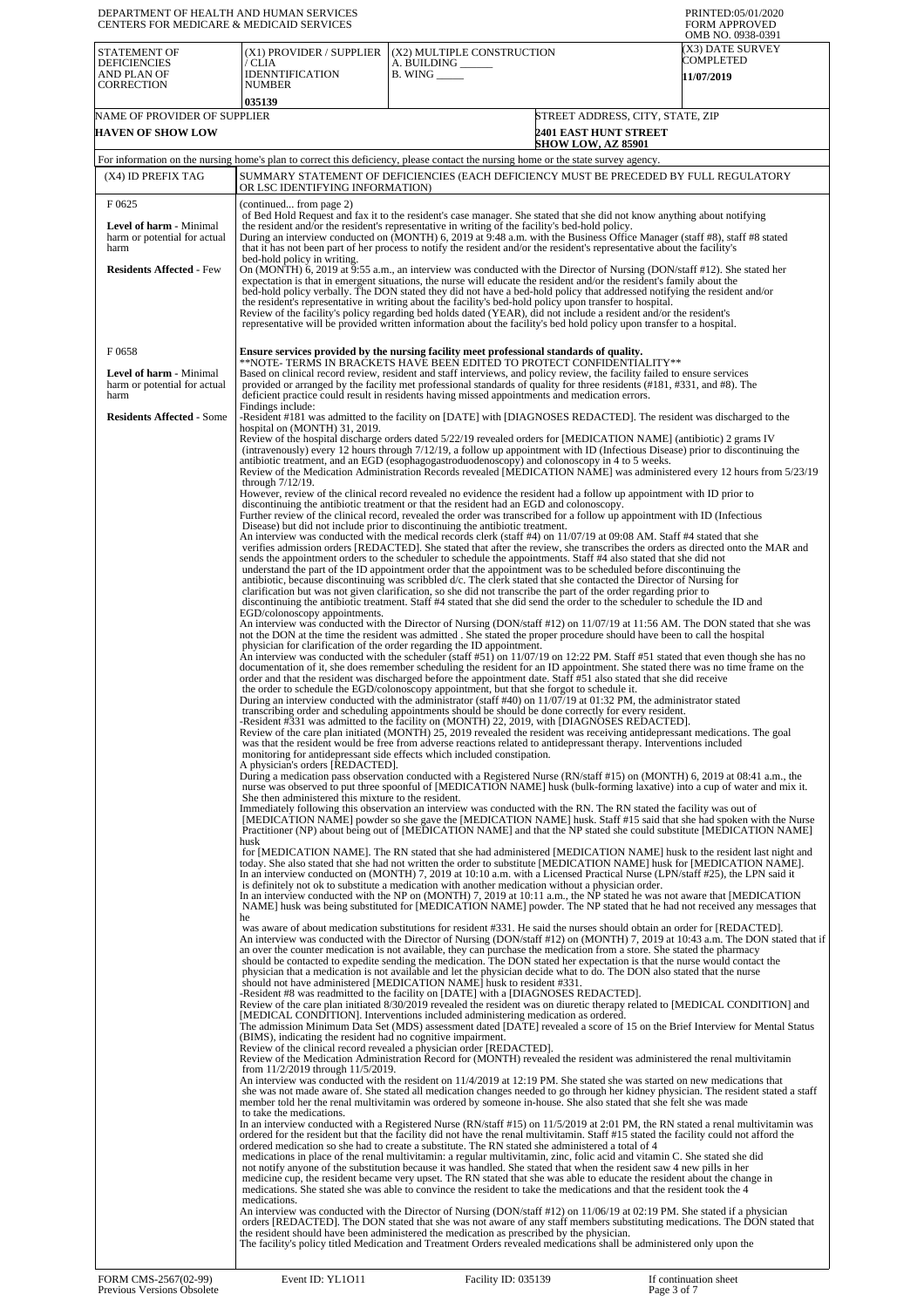| CENTERS FOR MEDICARE & MEDICAID SERVICES                         | DEPARTMENT OF HEALTH AND HUMAN SERVICES                                                                                                                                                                                                                                                                                                                                                                                                                                                                                                                                                                                                                                                                                      |                                                                                                                                                                                                                                                                                                                                                                                                                                        | PRINTED:05/01/2020<br><b>FORM APPROVED</b><br>OMB NO. 0938-0391                                                                                                                                                                                                                                                                                                                                                                                                                                                                  |  |
|------------------------------------------------------------------|------------------------------------------------------------------------------------------------------------------------------------------------------------------------------------------------------------------------------------------------------------------------------------------------------------------------------------------------------------------------------------------------------------------------------------------------------------------------------------------------------------------------------------------------------------------------------------------------------------------------------------------------------------------------------------------------------------------------------|----------------------------------------------------------------------------------------------------------------------------------------------------------------------------------------------------------------------------------------------------------------------------------------------------------------------------------------------------------------------------------------------------------------------------------------|----------------------------------------------------------------------------------------------------------------------------------------------------------------------------------------------------------------------------------------------------------------------------------------------------------------------------------------------------------------------------------------------------------------------------------------------------------------------------------------------------------------------------------|--|
| STATEMENT OF<br><b>DEFICIENCIES</b><br>AND PLAN OF<br>CORRECTION | (X1) PROVIDER / SUPPLIER<br>/ CLIA<br><b>IDENNTIFICATION</b><br><b>NUMBER</b><br>035139                                                                                                                                                                                                                                                                                                                                                                                                                                                                                                                                                                                                                                      | (X2) MULTIPLE CONSTRUCTION<br>A. BUILDING ______<br>$B.$ WING $\_\_\_\_\_\$                                                                                                                                                                                                                                                                                                                                                            | (X3) DATE SURVEY<br>COMPLETED<br>11/07/2019                                                                                                                                                                                                                                                                                                                                                                                                                                                                                      |  |
| NAME OF PROVIDER OF SUPPLIER<br><b>HAVEN OF SHOW LOW</b>         |                                                                                                                                                                                                                                                                                                                                                                                                                                                                                                                                                                                                                                                                                                                              |                                                                                                                                                                                                                                                                                                                                                                                                                                        | STREET ADDRESS, CITY, STATE, ZIP<br><b>2401 EAST HUNT STREET</b><br><b>SHOW LOW, AZ 85901</b>                                                                                                                                                                                                                                                                                                                                                                                                                                    |  |
| (X4) ID PREFIX TAG                                               |                                                                                                                                                                                                                                                                                                                                                                                                                                                                                                                                                                                                                                                                                                                              | For information on the nursing home's plan to correct this deficiency, please contact the nursing home or the state survey agency.                                                                                                                                                                                                                                                                                                     | SUMMARY STATEMENT OF DEFICIENCIES (EACH DEFICIENCY MUST BE PRECEDED BY FULL REGULATORY                                                                                                                                                                                                                                                                                                                                                                                                                                           |  |
| F0658                                                            | OR LSC IDENTIFYING INFORMATION)<br>(continued from page 3)                                                                                                                                                                                                                                                                                                                                                                                                                                                                                                                                                                                                                                                                   |                                                                                                                                                                                                                                                                                                                                                                                                                                        |                                                                                                                                                                                                                                                                                                                                                                                                                                                                                                                                  |  |
| Level of harm - Minimal<br>harm or potential for actual<br>harm  |                                                                                                                                                                                                                                                                                                                                                                                                                                                                                                                                                                                                                                                                                                                              | written order of a person duly licensed and authorized to prescribe such medications.                                                                                                                                                                                                                                                                                                                                                  |                                                                                                                                                                                                                                                                                                                                                                                                                                                                                                                                  |  |
| <b>Residents Affected - Some</b>                                 |                                                                                                                                                                                                                                                                                                                                                                                                                                                                                                                                                                                                                                                                                                                              |                                                                                                                                                                                                                                                                                                                                                                                                                                        |                                                                                                                                                                                                                                                                                                                                                                                                                                                                                                                                  |  |
| F0684                                                            | goals.                                                                                                                                                                                                                                                                                                                                                                                                                                                                                                                                                                                                                                                                                                                       | Provide appropriate treatment and care according to orders, resident's preferences and                                                                                                                                                                                                                                                                                                                                                 |                                                                                                                                                                                                                                                                                                                                                                                                                                                                                                                                  |  |
| Level of harm - Minimal<br>harm or potential for actual<br>harm  | **NOTE- TERMS IN BRACKETS HAVE BEEN EDITED TO PROTECT CONFIDENTIALITY**<br>Based on clinical record review, staff interviews, and policy review, the facility failed to ensure two residents (#12 and<br>#26) received treatment and care in accordance with professional standards of practice. The deficient practice could result in<br>residents' changes in condition not being addressed timely.                                                                                                                                                                                                                                                                                                                       |                                                                                                                                                                                                                                                                                                                                                                                                                                        |                                                                                                                                                                                                                                                                                                                                                                                                                                                                                                                                  |  |
| <b>Residents Affected - Some</b>                                 | Findings include:                                                                                                                                                                                                                                                                                                                                                                                                                                                                                                                                                                                                                                                                                                            | -Resident #12 was admitted on (MONTH) 12, 2019, with [DIAGNOSES REDACTED].                                                                                                                                                                                                                                                                                                                                                             |                                                                                                                                                                                                                                                                                                                                                                                                                                                                                                                                  |  |
|                                                                  | Review of the clinical record revealed a physician's orders [REDACTED].<br>Review of the care plan revealed the resident had liver disease related to alcohol [MEDICAL CONDITION] and was prescribed<br>[MEDICATION NAME] for treatment. The goal was the resident would be free from signs and symptoms of liver complications<br>including cognitive decline or mental status changes. Interventions included administering the medication as ordered.<br>The Nurse Practitioner Note (NP) note dated (MONTH) 14, 2019 revealed no reports of any abusive patterns and staff did not<br>report any incidents or events. The note included the NP had ordered labs which included checking the resident's ammonia<br>level. |                                                                                                                                                                                                                                                                                                                                                                                                                                        |                                                                                                                                                                                                                                                                                                                                                                                                                                                                                                                                  |  |
|                                                                  | A physician's orders [REDACTED].<br>documentation for wandering.                                                                                                                                                                                                                                                                                                                                                                                                                                                                                                                                                                                                                                                             |                                                                                                                                                                                                                                                                                                                                                                                                                                        | Review of the admission MDS assessment dated (MONTH) 19, 2019, did not reveal the Brief Interview for Mental Status (BIMS)<br>or the Staff Assessment for Mental Status was conducted. The assessment included - for the behavioral symptoms and no                                                                                                                                                                                                                                                                              |  |
|                                                                  | of psychiatric treatment, and that no referrals were needed.                                                                                                                                                                                                                                                                                                                                                                                                                                                                                                                                                                                                                                                                 |                                                                                                                                                                                                                                                                                                                                                                                                                                        | An admission Social Service assessment dated (MONTH) 19, 2019 revealed the resident had no behavioral concerns, no history                                                                                                                                                                                                                                                                                                                                                                                                       |  |
|                                                                  | Review of the Medication Administration Record [REDACTED].<br>Review of the MAR for (MONTH) 2019 revealed the resident refused [MEDICATION NAME] twice on (MONTH) 1, 2, 9, 15, 16,<br>19, and 30, and once on (MONTH) 3, 4, 5, 7, 8, 10, 17, 28, 29, and 31.                                                                                                                                                                                                                                                                                                                                                                                                                                                                 |                                                                                                                                                                                                                                                                                                                                                                                                                                        |                                                                                                                                                                                                                                                                                                                                                                                                                                                                                                                                  |  |
|                                                                  | Review of a nursing alert charting note dated (MONTH) 25, 2019 revealed a change of condition summary. The resident was<br>found outside the building for a second time that day, was out at the far driveway, and was very combative towards the<br>Certified Nursing Assistant (CNA). The note included the resident was brought back into the building and a wander guard was<br>applied to the resident's right ankle.                                                                                                                                                                                                                                                                                                   |                                                                                                                                                                                                                                                                                                                                                                                                                                        |                                                                                                                                                                                                                                                                                                                                                                                                                                                                                                                                  |  |
|                                                                  |                                                                                                                                                                                                                                                                                                                                                                                                                                                                                                                                                                                                                                                                                                                              | fire alarm in the hallway near the dining room. The note also included the resident calmed down when she was moved to<br>another room and that she was adjusting well to the room and the new roommate.                                                                                                                                                                                                                                | A nursing alert charting note dated (MONTH) 30, 2019 revealed another change of condition summary that the resident was<br>upset because the roommate was yelling at her and being mean. The note included the resident was so upset she pulled the                                                                                                                                                                                                                                                                              |  |
|                                                                  | However, review of the clinical record revealed no evidence the practitioner was notified the resident was refusing the<br>[MEDICATION NAME] and that the resident had a change in behavior.<br>A NP note dated (MONTH) 1, 2019 revealed the staff had not reported any incidents or events.                                                                                                                                                                                                                                                                                                                                                                                                                                 |                                                                                                                                                                                                                                                                                                                                                                                                                                        |                                                                                                                                                                                                                                                                                                                                                                                                                                                                                                                                  |  |
|                                                                  | Review of the MAR for (MONTH) 2019 revealed the resident refused [MEDICATION NAME] twice on (MONTH) 4 and 7, and<br>once on<br>(MONTH) 1, 2, 6, 8, 12, 13, 15, 20, and 30.                                                                                                                                                                                                                                                                                                                                                                                                                                                                                                                                                   |                                                                                                                                                                                                                                                                                                                                                                                                                                        |                                                                                                                                                                                                                                                                                                                                                                                                                                                                                                                                  |  |
|                                                                  |                                                                                                                                                                                                                                                                                                                                                                                                                                                                                                                                                                                                                                                                                                                              | angry and refusing medications, and was making angry remarks to the staff.                                                                                                                                                                                                                                                                                                                                                             | A nursing alert charting note dated (MONTH) 30, 2019 revealed the resident was adjusting well to the room change, was still                                                                                                                                                                                                                                                                                                                                                                                                      |  |
|                                                                  | A nursing medication administration note dated (MONTH) 30, 2019 revealed the resident was ignoring staff and that the NP was<br>aware of the behavioral issues.<br>However, the NP note dated (MONTH) 3, 2019 revealed the resident slept well over the weekend without difficulties or<br>problems per staff and that staff did not report any incidents or events. The note included the resident continues to do                                                                                                                                                                                                                                                                                                          |                                                                                                                                                                                                                                                                                                                                                                                                                                        |                                                                                                                                                                                                                                                                                                                                                                                                                                                                                                                                  |  |
|                                                                  | well in the facility and appears happy.                                                                                                                                                                                                                                                                                                                                                                                                                                                                                                                                                                                                                                                                                      | to exit secure facility exits and wandering. The goal was the exit-seeking behaviors will be reduced to less than daily.<br>Interventions included monitoring the resident for tailgating when staff or visitors come and go from the facility and                                                                                                                                                                                     | Review of the MAR for (MONTH) 2019 revealed the resident refused [MEDICATION NAME] once on (MONTH) 3, 4, 27, and 30.<br>Review of the care plan dated (MONTH) 10, 2019 revealed the resident exhibited exit-seeking behavior as evidence by trying                                                                                                                                                                                                                                                                               |  |
|                                                                  | referring to Social Services as needed.                                                                                                                                                                                                                                                                                                                                                                                                                                                                                                                                                                                                                                                                                      | mental health was the same as the prior assessment on (MONTH) 16, 2019.<br>Review of the laboratory report dated (MONTH) 17, 2019 revealed the resident's ammonia level was 255 ug/dL                                                                                                                                                                                                                                                  | A quarterly Social Service Review dated (MONTH) 12, 2019 revealed the resident's cognitive status, behavioral symptoms, and<br>(micrograms/deciliter). Normal reference interval is 19 - 87 ug/dL. The report also included a handwritten note that the NP was                                                                                                                                                                                                                                                                   |  |
|                                                                  | notified on (MONTH) 20, 2019 at 8:35 a.m.                                                                                                                                                                                                                                                                                                                                                                                                                                                                                                                                                                                                                                                                                    |                                                                                                                                                                                                                                                                                                                                                                                                                                        | Review of a nursing alert charting note dated (MONTH) 18, 2019 revealed a change of condition summary. The resident started<br>cussing at a CNA and kicked the CNA in the jaw while the CNA was trying to provide incontinent care to the resident. The                                                                                                                                                                                                                                                                          |  |
|                                                                  |                                                                                                                                                                                                                                                                                                                                                                                                                                                                                                                                                                                                                                                                                                                              | note included the CNA left the room so that the resident could calm down.<br>look-back period but did not exhibit any physical or verbal behaviors.                                                                                                                                                                                                                                                                                    | The quarterly MDS assessment dated (MONTH) 19, 2019 revealed a score of 6 on the BIMS which indicated the resident had<br>severely impaired cognition. The assessment include the resident exhibited wandering behavior 1 to 3 days out of the 7 day                                                                                                                                                                                                                                                                             |  |
|                                                                  | ammonia level of 255.                                                                                                                                                                                                                                                                                                                                                                                                                                                                                                                                                                                                                                                                                                        | A nursing alert charting note dated (MONTH) 20, 2019 revealed nursing sent a message to the NP regarding the elevated<br>The NP progress note dated (MONTH) 20, 2019 revealed the resident was not overly lethargic, no reports of<br>fever/chills/nausea/vomiting/diarrhea, and that staff had not reported any incidents or events. The note included the                                                                            |                                                                                                                                                                                                                                                                                                                                                                                                                                                                                                                                  |  |
|                                                                  | be rechecked next week to ensure this was normal for the resident.                                                                                                                                                                                                                                                                                                                                                                                                                                                                                                                                                                                                                                                           | However, further review of the clinical record did not reveal follow up labs were ordered or that the resident's behaviors                                                                                                                                                                                                                                                                                                             | ammonia level is elevated, the resident is asymptomatic and will be watched for now. The note also included the labs would                                                                                                                                                                                                                                                                                                                                                                                                       |  |
|                                                                  | had been reported to the practitioner.<br>high                                                                                                                                                                                                                                                                                                                                                                                                                                                                                                                                                                                                                                                                               |                                                                                                                                                                                                                                                                                                                                                                                                                                        | Review of a NP progress note dated (MONTH) 1, 2019 revealed the resident frequently refused [MEDICATION NAME] and<br>complained of diarrhea. The note included the [MEDICATION NAME] is needed to keep the ammonia level as low as it is which is                                                                                                                                                                                                                                                                                |  |
|                                                                  | purposely run over a CNA's leg with her wheelchair.                                                                                                                                                                                                                                                                                                                                                                                                                                                                                                                                                                                                                                                                          | compared to the normal population. The note also included the staff did not report any incidents or events.<br>the bed controls. The note included resident #12 had also thrown all of her bedding (which was not wet) into the hall and                                                                                                                                                                                               | An alert nursing note dated (MONTH) 10, 2019 revealed resident #12 went into another resident's room and was messing with                                                                                                                                                                                                                                                                                                                                                                                                        |  |
|                                                                  | 12.                                                                                                                                                                                                                                                                                                                                                                                                                                                                                                                                                                                                                                                                                                                          | resident had been violent and verbally abusive with this CNA on one other occasion.                                                                                                                                                                                                                                                                                                                                                    | An alert nursing note dated (MONTH) 23, 2019 revealed the resident had hit and cussed at a CN[NAME] The note included the<br>Review of the MAR for (MONTH) 2019 revealed the resident refused [MEDICATION NAME] once on (MONTH) 4, 6, 7, 8, 9, 11,                                                                                                                                                                                                                                                                               |  |
|                                                                  |                                                                                                                                                                                                                                                                                                                                                                                                                                                                                                                                                                                                                                                                                                                              | 26, 28, and 30 and twice on (MONTH) 10, 13, 14, 15, 16, 17, 18, 21, 22, 23, 24, 27, 29, and 31.<br>A NP progress note dated (MONTH) 1, 2019 revealed the resident has a little bit of an attitude about her medications and<br>refuses to take them but that she does fairly well. The note included staff does not report any significant incidents or<br>events. The note also included no recommendation to change the medications. |                                                                                                                                                                                                                                                                                                                                                                                                                                                                                                                                  |  |
|                                                                  | were able to take the butter knife from the resident.                                                                                                                                                                                                                                                                                                                                                                                                                                                                                                                                                                                                                                                                        |                                                                                                                                                                                                                                                                                                                                                                                                                                        | Review of an Incident Note dated (MONTH) 6, 2019 revealed the resident was in her room with her back to the door sitting in<br>her wheelchair talking to another woman. The resident was visibly upset. The resident was observed holding a butter knife<br>and motioning to cut her wrist. Staff approached the resident cautiously and gently took her hand. The resident then stuck<br>the butter knife under her leg. After 10 minutes of calming the resident and getting the resident to say what was upsetting her, staff |  |
|                                                                  | hospital for evaluation of suicidal ideation.                                                                                                                                                                                                                                                                                                                                                                                                                                                                                                                                                                                                                                                                                | threatening to cut her wrists. The note included the resident was distraught over family issues and was being sent to the                                                                                                                                                                                                                                                                                                              | Review of an alert nursing note dated (MONTH) 6, 2019 revealed the resident had been found with a butter knife and was                                                                                                                                                                                                                                                                                                                                                                                                           |  |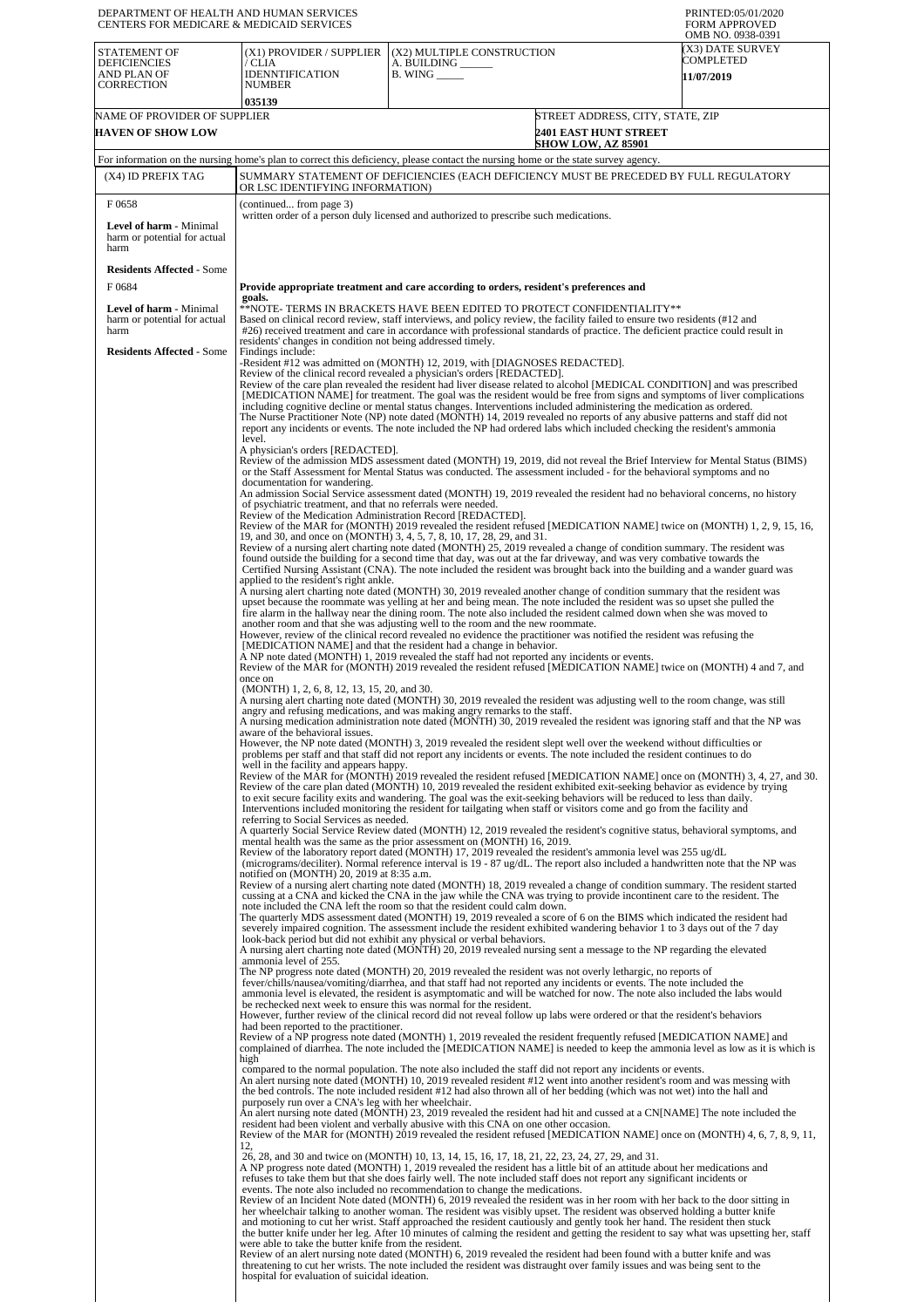FORM CMS-2567(02-99) Previous Versions Obsolete

Event ID: YL1O11 Facility ID: 035139 If continuation sheet<br>Page 4 of 7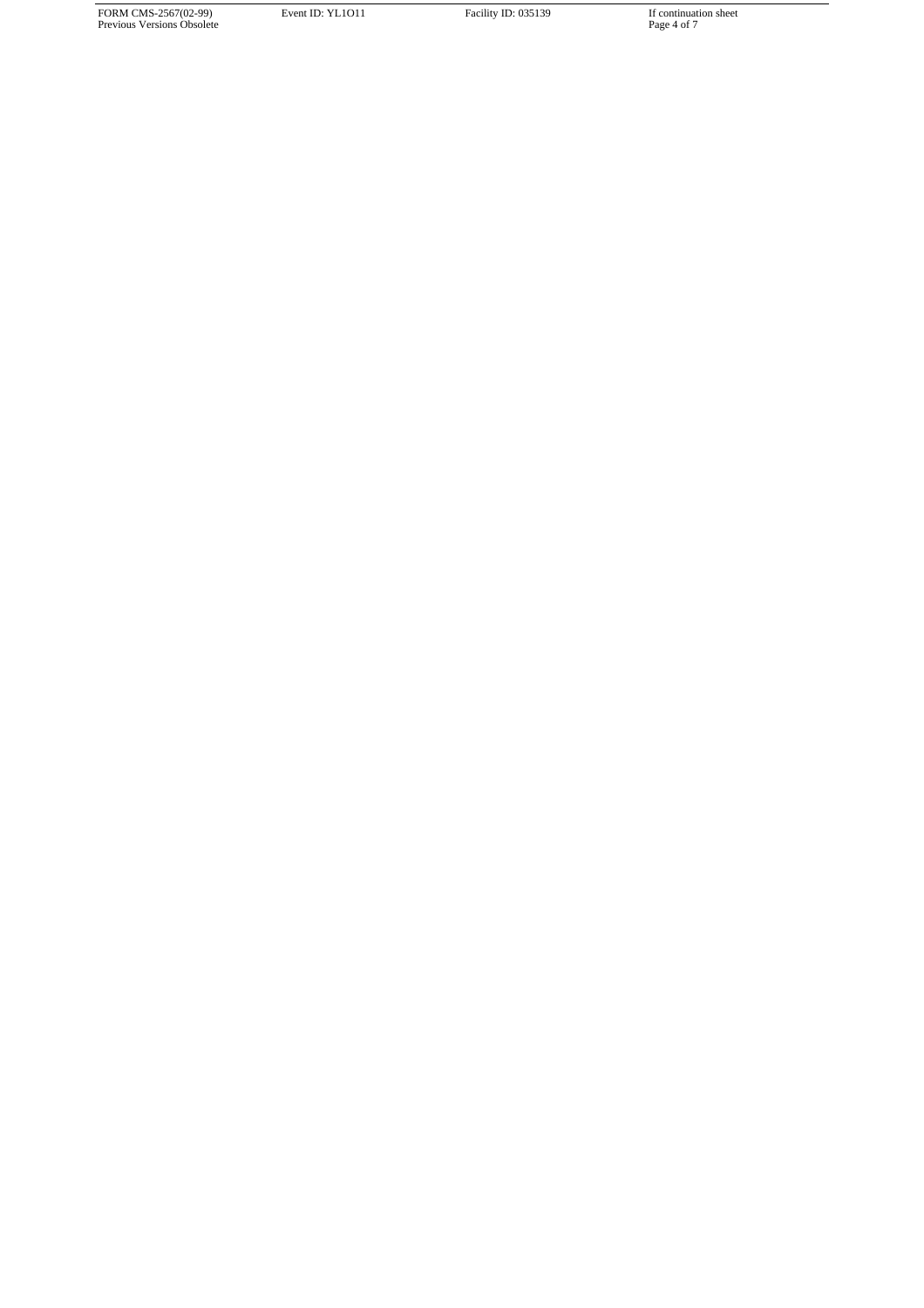| DEPARTMENT OF HEALTH AND HUMAN SERVICES<br>CENTERS FOR MEDICARE & MEDICAID SERVICES                                          |                                                                                                                                                                                                                                                                                                     |                                                                                                                                                                                                                                                                                                                                                                                                                                                                                                                                                                                                                                                                                                                                                                                                                                                                                                                                                                                                                                                                                                                                                                                                                                                                                                                                                                                                                                                                                                                                                                                                                                                                                                                                                                                                                                                                                                                                                                                                                                                                                                                                                                                                                                                                                                                                                                                                                                                                                                                                                                                                                                                                                                                                                                                                                                                                                                                                                                                                                                                                                                                                                                                                                                                                                                                                                                                                                                                                                                                                                                                                                                                                                                                                                                                                                                                                                                                                                                                                                                                                                                                                                                                                                                                                                                                                                                                                                                                                                                                                                                                                                                                                                                                                                                                                                                                                                                                                                                                                                                                                                                                                                                                                                                                                                                                                                                                                                                                                                                                                                                                                                                                                                                                                                                                                                                                                                                                                                                                                                                                                                                                        | PRINTED:05/01/2020<br><b>FORM APPROVED</b><br>OMB NO. 0938-0391                                                                                                                                                                                                                                                                                                                                                                                                                                                                                                                                                                                                        |
|------------------------------------------------------------------------------------------------------------------------------|-----------------------------------------------------------------------------------------------------------------------------------------------------------------------------------------------------------------------------------------------------------------------------------------------------|------------------------------------------------------------------------------------------------------------------------------------------------------------------------------------------------------------------------------------------------------------------------------------------------------------------------------------------------------------------------------------------------------------------------------------------------------------------------------------------------------------------------------------------------------------------------------------------------------------------------------------------------------------------------------------------------------------------------------------------------------------------------------------------------------------------------------------------------------------------------------------------------------------------------------------------------------------------------------------------------------------------------------------------------------------------------------------------------------------------------------------------------------------------------------------------------------------------------------------------------------------------------------------------------------------------------------------------------------------------------------------------------------------------------------------------------------------------------------------------------------------------------------------------------------------------------------------------------------------------------------------------------------------------------------------------------------------------------------------------------------------------------------------------------------------------------------------------------------------------------------------------------------------------------------------------------------------------------------------------------------------------------------------------------------------------------------------------------------------------------------------------------------------------------------------------------------------------------------------------------------------------------------------------------------------------------------------------------------------------------------------------------------------------------------------------------------------------------------------------------------------------------------------------------------------------------------------------------------------------------------------------------------------------------------------------------------------------------------------------------------------------------------------------------------------------------------------------------------------------------------------------------------------------------------------------------------------------------------------------------------------------------------------------------------------------------------------------------------------------------------------------------------------------------------------------------------------------------------------------------------------------------------------------------------------------------------------------------------------------------------------------------------------------------------------------------------------------------------------------------------------------------------------------------------------------------------------------------------------------------------------------------------------------------------------------------------------------------------------------------------------------------------------------------------------------------------------------------------------------------------------------------------------------------------------------------------------------------------------------------------------------------------------------------------------------------------------------------------------------------------------------------------------------------------------------------------------------------------------------------------------------------------------------------------------------------------------------------------------------------------------------------------------------------------------------------------------------------------------------------------------------------------------------------------------------------------------------------------------------------------------------------------------------------------------------------------------------------------------------------------------------------------------------------------------------------------------------------------------------------------------------------------------------------------------------------------------------------------------------------------------------------------------------------------------------------------------------------------------------------------------------------------------------------------------------------------------------------------------------------------------------------------------------------------------------------------------------------------------------------------------------------------------------------------------------------------------------------------------------------------------------------------------------------------------------------------------------------------------------------------------------------------------------------------------------------------------------------------------------------------------------------------------------------------------------------------------------------------------------------------------------------------------------------------------------------------------------------------------------------------------------------------------------------------------------------------------------------------------------------|------------------------------------------------------------------------------------------------------------------------------------------------------------------------------------------------------------------------------------------------------------------------------------------------------------------------------------------------------------------------------------------------------------------------------------------------------------------------------------------------------------------------------------------------------------------------------------------------------------------------------------------------------------------------|
| STATEMENT OF<br><b>DEFICIENCIES</b><br>AND PLAN OF<br><b>CORRECTION</b>                                                      | (X1) PROVIDER / SUPPLIER<br>/ CLIA<br><b>IDENNTIFICATION</b><br><b>NUMBER</b><br>035139                                                                                                                                                                                                             | (X2) MULTIPLE CONSTRUCTION<br>A. BUILDING _<br>$B.$ WING $\_\_\_\_\_\_\_\$                                                                                                                                                                                                                                                                                                                                                                                                                                                                                                                                                                                                                                                                                                                                                                                                                                                                                                                                                                                                                                                                                                                                                                                                                                                                                                                                                                                                                                                                                                                                                                                                                                                                                                                                                                                                                                                                                                                                                                                                                                                                                                                                                                                                                                                                                                                                                                                                                                                                                                                                                                                                                                                                                                                                                                                                                                                                                                                                                                                                                                                                                                                                                                                                                                                                                                                                                                                                                                                                                                                                                                                                                                                                                                                                                                                                                                                                                                                                                                                                                                                                                                                                                                                                                                                                                                                                                                                                                                                                                                                                                                                                                                                                                                                                                                                                                                                                                                                                                                                                                                                                                                                                                                                                                                                                                                                                                                                                                                                                                                                                                                                                                                                                                                                                                                                                                                                                                                                                                                                                                                             | (X3) DATE SURVEY<br>COMPLETED<br><b>11/07/2019</b>                                                                                                                                                                                                                                                                                                                                                                                                                                                                                                                                                                                                                     |
| NAME OF PROVIDER OF SUPPLIER<br><b>HAVEN OF SHOW LOW</b>                                                                     |                                                                                                                                                                                                                                                                                                     | <b>SHOW LOW, AZ 85901</b>                                                                                                                                                                                                                                                                                                                                                                                                                                                                                                                                                                                                                                                                                                                                                                                                                                                                                                                                                                                                                                                                                                                                                                                                                                                                                                                                                                                                                                                                                                                                                                                                                                                                                                                                                                                                                                                                                                                                                                                                                                                                                                                                                                                                                                                                                                                                                                                                                                                                                                                                                                                                                                                                                                                                                                                                                                                                                                                                                                                                                                                                                                                                                                                                                                                                                                                                                                                                                                                                                                                                                                                                                                                                                                                                                                                                                                                                                                                                                                                                                                                                                                                                                                                                                                                                                                                                                                                                                                                                                                                                                                                                                                                                                                                                                                                                                                                                                                                                                                                                                                                                                                                                                                                                                                                                                                                                                                                                                                                                                                                                                                                                                                                                                                                                                                                                                                                                                                                                                                                                                                                                                              | STREET ADDRESS, CITY, STATE, ZIP<br><b>2401 EAST HUNT STREET</b>                                                                                                                                                                                                                                                                                                                                                                                                                                                                                                                                                                                                       |
| (X4) ID PREFIX TAG                                                                                                           | For information on the nursing home's plan to correct this deficiency, please contact the nursing home or the state survey agency.<br>SUMMARY STATEMENT OF DEFICIENCIES (EACH DEFICIENCY MUST BE PRECEDED BY FULL REGULATORY<br>OR LSC IDENTIFYING INFORMATION)                                     |                                                                                                                                                                                                                                                                                                                                                                                                                                                                                                                                                                                                                                                                                                                                                                                                                                                                                                                                                                                                                                                                                                                                                                                                                                                                                                                                                                                                                                                                                                                                                                                                                                                                                                                                                                                                                                                                                                                                                                                                                                                                                                                                                                                                                                                                                                                                                                                                                                                                                                                                                                                                                                                                                                                                                                                                                                                                                                                                                                                                                                                                                                                                                                                                                                                                                                                                                                                                                                                                                                                                                                                                                                                                                                                                                                                                                                                                                                                                                                                                                                                                                                                                                                                                                                                                                                                                                                                                                                                                                                                                                                                                                                                                                                                                                                                                                                                                                                                                                                                                                                                                                                                                                                                                                                                                                                                                                                                                                                                                                                                                                                                                                                                                                                                                                                                                                                                                                                                                                                                                                                                                                                                        |                                                                                                                                                                                                                                                                                                                                                                                                                                                                                                                                                                                                                                                                        |
| F0684<br><b>Level of harm - Minimal</b><br>harm or potential for actual<br>harm<br><b>Residents Affected - Some</b><br>F0686 | (continued from page 4)<br>9 - 30 umol/L (micromole/liter).<br>other factors).<br>and that a new weight was needed.<br>was not weighed monthly.<br>documented.<br>weighed monthly.                                                                                                                  | Review of the hospital lab report dated (MONTH) 6, 2019 revealed the ammonia level was 36. The normal reference interval is<br>During an interview conducted with the Medical Records Manager (staff #4) on (MONTH) 7, 2019 at 8:40 a.m., staff #4 stated<br>that other than the laboratory report dated (MONTH) 20, 2019; there were no other laboratory reports for resident #12.<br>An interview was conducted with a Registered Nurse (RN/staff #5) on (MONTH) 7, 2019 at 8:46 a.m. The RN stated that when a<br>resident refuses a medication frequently, the process would be to document an alert progress note and contact the<br>practitioner. The RN also stated that he had not reported resident #12 refusing [MEDICATION NAME] to the practitioner. He<br>said the resident is usually in good spirits, but when she's not feeling well you can tell by her behavior.<br>On (MONTH) 7, 2019 at 9:24 a.m., an interview was conducted with the Nurse Practitioner (NP/staff #49). The NP stated that<br>it was not reported to him that the resident refused [MEDICATION NAME] on a regular basis. He stated it was reported the<br>stated that he would expect staff to notify him of a change in condition and if a resident was frequently refusing<br>medications. He said symptoms of high ammonia levels would include lethargy and increased confusion. The NP stated he<br>ordered the laboratory test to recheck the ammonia level but that he does not remember seeing the laboratory report.<br>On (MONTH) 7, 2019 at 11:00 a.m., an interview was conducted with the DON (staff #12). She stated her expectation is for<br>nursing to notify the practitioner if a resident is refusing medications and if a resident has a change of condition<br>related to behaviors. The DON stated a practitioner writing about an order in the progress note is not the same as writing<br>the order. The DON also stated that the practitioner can write the order or alert staff to write the order.<br>The facility's policy titled Change in a Resident's Condition or Status revised (MONTH) (YEAR), revealed staff shall<br>promptly notify the resident's attending physician of changes in the resident's medical/mental status. The nurse will<br>notify the resident's attending physician when there has been a significant change in the resident's<br>physical/emotional/mental condition and refusal of medications two (2) or more consecutive times. The policy stated that a<br>significant change of condition is a major decline in the resident's status that requires interdisciplinary review and/or<br>revision of the care plan and will not normally resolve itself without intervention by staff or by implementing standard<br>disease-related clinical interventions. The policy also revealed that except in medical emergencies, notifications will be<br>made within 24 hours of a change occurring in the resident's medical mental condition or status.<br>The facility's policy regarding Lab and Diagnostic Test Results - Clinical Protocol revised (MONTH) 2012, revealed the<br>physician will identify and order lab testing based on diagnostic and monitoring needs. The staff will process test<br>requisitions and arrange for tests. Nursing staff shall promptly notify the physician if the result is something that<br>should be conveyed to a physician regardless of other circumstances (that is, the abnormal result is problematic regardless of any<br>-Resident #26 was admitted to the facility on (MONTH) 13, 2019, with [DIAGNOSES REDACTED].<br>Review of the weights summary report for 2019 revealed weights were obtained monthly from (MONTH) to August.<br>Review of a physician progress notes [REDACTED]. The note included they will continue to monitor the resident's weight loss.<br>However, further review of the weights summary for 2019 revealed no weight was obtained for (MONTH) and October.<br>Review of the clinical record revealed no documentation that the resident had refused to be weighed in (MONTH) or October.<br>A monthly Nursing Summary dated (MONTH) 22, 2019 revealed the resident's most recent weight was on (MONTH) 22, 2019.<br>Review of the dietary WINS (weight intervention nutrition skin) list dated (MONTH) 6, 2019 revealed no weight since (MONTH)<br>Further review of the clinical record revealed a weight was obtained on (MONTH) 6, 2019.<br>An interview was conducted on (MONTH) 6, 2019 at 1:01 p.m. with the Dietary Manager (staff #32), who stated that the only<br>stated that they have been requesting weights for this resident from nursing.<br>During an interview conducted with the Registered Dietician on (MONTH) 6, 2019 at 1:06 p.m., she stated that at the WINS<br>meeting she makes a list of all the residents who have nutritional concerns. She stated resident #26 is on this list and<br>that they requested a weight be obtained for this resident on September 18 and (MONTH) 8, 2019.<br>In an interview conducted with a Restorative Nursing Aide (RNA/staff #35) on (MONTH) 6, 2019 at 1:57 p.m., staff #35 stated<br>that the RNAs and the CNAs are the ones that weigh residents. Staff #35 also stated that she did not know why resident 26<br>her expectations for weights are a resident is weighed when admitted, once for 4 weeks following admission, and then<br>weighed monthly. She stated that this resident refuses care and that if the resident had refused to be weighed, it would be<br>A review of the facility's policy for Nutrition Management Program dated (YEAR), revealed all residents are weighed within<br>24 hours of admission and for the following four weeks or until stable. Residents that demonstrate a significant weight<br>loss will be placed on weekly weights until weight is stabilized. The policy also revealed all other residents will be<br>Provide appropriate pressure ulcer care and prevent new ulcers from developing.<br>**NOTE- TERMS IN BRACKETS HAVE BEEN EDITED TO PROTECT CONFIDENTIALITY** | resident refuses [MEDICATION NAME] sometimes. The NP also stated that he was not aware the resident had assaulted staff. He<br>reason a resident would not be on monthly weights is if the resident was on hospice or was too fragile to move. The dietary manager<br>An interview was conducted with the Director of Nursing (DON/Staff #12) on (MONTH) 7, 2019 at 10:43 a.m. The DON stated that                                                                                                                                                                                                                                                                     |
| Level of harm - Actual<br>harm<br><b>Residents Affected - Few</b>                                                            | could result in residents developing pressure sores.<br>Findings include:<br>bed. The care plan did not include skin concerns to the heels.<br>transfers.<br>resident was at low risk for developing pressure sores.<br>an intervention for heel boots on the care plan.<br>1.<br>(MONTH) 27, 2019. | Based on closed clinical record review, staff interviews, and policy review, the facility failed to ensure one (#180) of<br>four sampled residents was provided care and services to prevent the development of pressure sores. The deficient practice<br>Resident #180 was admitted to the facility on (MONTH) 27, 2019, with [DIAGNOSES REDACTED].<br>Review of the care plan initiated (MONTH) 27, 2019 revealed the resident had impairment to skin integrity related to the<br>right hip surgical incision. The goal was that the resident would have no complications related to skin injury.<br>Interventions included pressure relieving/reducing mattress, pillows, sheepskin padding etc. to protect the skin while in<br>Review of the clinical record revealed a physician order [REDACTED].<br>Review of the Braden Scale for Predicting Pressure Sore Risk dated (MONTH) 27, 2019, revealed a score of 16, indicating the<br>Review of a nursing wound progress note dated (MONTH) 28, 2019 revealed the resident's heels were blanching with bogginess.<br>The note included the resident was encouraged and educated about frequent activity/repositioning while in bed and in the<br>wheelchair. The note also included the resident was repositioned using a pillow and that heel boots were placed on the<br>resident's feet. The note did not include any description or other assessment of the heels.<br>Additional review of the care plan revealed the care plan was not revised to reflect the heels with bogginess nor was there<br>The Certified Nursing Assistant (CNA) documentation for turning, repositioning, floating the heels when in bed, and wearing<br>heel protective boots consisted of a Yes to indicate it was completed but did not include if some or all of the<br>Further review of the clinical record revealed no additional documentation to indicate preventative measures were<br>consistently implemented from (MONTH) 28 through (MONTH) 2, 2019.<br>Review of the Braden Scale for Predicting Pressure Sore Risk dated (MONTH) 3, 2019, revealed a score of 18, indicating the<br>resident was at low risk for developing pressure sores despite skin issues being identified to the resident's heels on<br>Review of the weekly skin check dated (MONTH) 3, 2019, now revealed the resident had pressure sores to the right and left<br>heel and included a recommendation for foam booties to prevent further breakdown.                                                                                                                                                                                                                                                                                                                                                                                                                                                                                                                                                                                                                                                                                                                                                                                                                                                                                                                                                                                                                                                                                                                                                                                                                                                                                                                                                                                                                                                                                                                                                                                                                                                                                                                                                                                                                                                                                                                                                                                                                                                                                                                                                                                                                                                                                                                                                                                                                                                                                                                                                                                                                                                                                                                                                                                                                                                                                                                                                                                                                                                                                                                                                                                                                                                                                                                                                                                                                                                                                                                                                                                                                                       | A care plan initiated on (MONTH) 27, 2019 revealed the resident had activities of daily living self-care performance deficit related to<br>activity intolerance. Interventions included the resident required the assistance of one staff for repositioning and turning in bed, and<br>interventions were completed and how often. Per the documentation on the form from (MONTH) 28 through (MONTH) 2, 2019, Yes<br>was documented three times on (MONTH) 28 and (MONTH) 2, two times on (MONTH) 29 through 31, and one time on (MONTH)<br>The admission Minimum Data Set (MDS) assessment dated (MONTH) 3, 2019 revealed a score of 15 on the Brief Interview Mental |
| FORM CMS-2567(02-99)                                                                                                         | Event ID: YL1011                                                                                                                                                                                                                                                                                    | Facility ID: 035139                                                                                                                                                                                                                                                                                                                                                                                                                                                                                                                                                                                                                                                                                                                                                                                                                                                                                                                                                                                                                                                                                                                                                                                                                                                                                                                                                                                                                                                                                                                                                                                                                                                                                                                                                                                                                                                                                                                                                                                                                                                                                                                                                                                                                                                                                                                                                                                                                                                                                                                                                                                                                                                                                                                                                                                                                                                                                                                                                                                                                                                                                                                                                                                                                                                                                                                                                                                                                                                                                                                                                                                                                                                                                                                                                                                                                                                                                                                                                                                                                                                                                                                                                                                                                                                                                                                                                                                                                                                                                                                                                                                                                                                                                                                                                                                                                                                                                                                                                                                                                                                                                                                                                                                                                                                                                                                                                                                                                                                                                                                                                                                                                                                                                                                                                                                                                                                                                                                                                                                                                                                                                                    | If continuation sheet                                                                                                                                                                                                                                                                                                                                                                                                                                                                                                                                                                                                                                                  |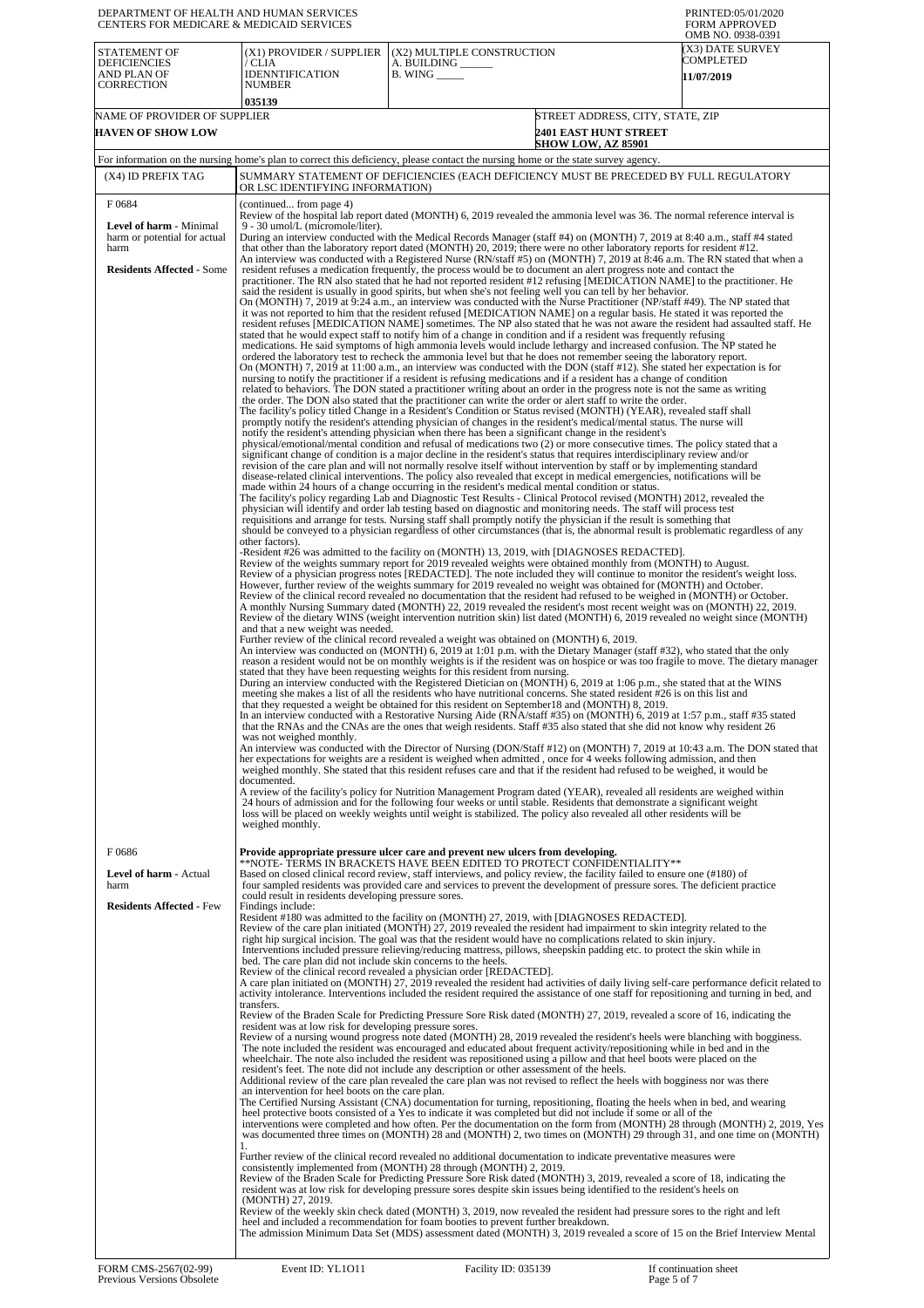| DEPARTMENT OF HEALTH AND HUMAN SERVICES<br><b>CENTERS FOR MEDICARE &amp; MEDICAID SERVICES</b>             |                                                                                                                                                                                                                                                                                                                                                                                                                                                                                                                                                                                                                                                                                                                                                                                                                                                                                                                                                                                                                                                                                                                              |                                                                                                                                                                                                                                                                                                                                                                                                                                                                                                                                                                                                                                                                                                                                                                                                                                                                                                                                                                                                                                                                                                                                                                               | PRINTED:05/01/2020<br><b>FORM APPROVED</b><br>OMB NO. 0938-0391                                                                                                                                                                                                                                                                                                                                                                                                                                                                                                                                                                                                                                                                                                                                                                                                                                                                                                                                                                                                                                                                                                                                                                                                                                                                                                                                                                                                                                                                                                                                                                                                                                                                                                                                                                                                                                                                                                                                                                                                                                                                                                                                                                                                                                                                                                                                                                                                                                                                                                                                      |  |
|------------------------------------------------------------------------------------------------------------|------------------------------------------------------------------------------------------------------------------------------------------------------------------------------------------------------------------------------------------------------------------------------------------------------------------------------------------------------------------------------------------------------------------------------------------------------------------------------------------------------------------------------------------------------------------------------------------------------------------------------------------------------------------------------------------------------------------------------------------------------------------------------------------------------------------------------------------------------------------------------------------------------------------------------------------------------------------------------------------------------------------------------------------------------------------------------------------------------------------------------|-------------------------------------------------------------------------------------------------------------------------------------------------------------------------------------------------------------------------------------------------------------------------------------------------------------------------------------------------------------------------------------------------------------------------------------------------------------------------------------------------------------------------------------------------------------------------------------------------------------------------------------------------------------------------------------------------------------------------------------------------------------------------------------------------------------------------------------------------------------------------------------------------------------------------------------------------------------------------------------------------------------------------------------------------------------------------------------------------------------------------------------------------------------------------------|------------------------------------------------------------------------------------------------------------------------------------------------------------------------------------------------------------------------------------------------------------------------------------------------------------------------------------------------------------------------------------------------------------------------------------------------------------------------------------------------------------------------------------------------------------------------------------------------------------------------------------------------------------------------------------------------------------------------------------------------------------------------------------------------------------------------------------------------------------------------------------------------------------------------------------------------------------------------------------------------------------------------------------------------------------------------------------------------------------------------------------------------------------------------------------------------------------------------------------------------------------------------------------------------------------------------------------------------------------------------------------------------------------------------------------------------------------------------------------------------------------------------------------------------------------------------------------------------------------------------------------------------------------------------------------------------------------------------------------------------------------------------------------------------------------------------------------------------------------------------------------------------------------------------------------------------------------------------------------------------------------------------------------------------------------------------------------------------------------------------------------------------------------------------------------------------------------------------------------------------------------------------------------------------------------------------------------------------------------------------------------------------------------------------------------------------------------------------------------------------------------------------------------------------------------------------------------------------------|--|
| <b>STATEMENT OF</b><br><b>DEFICIENCIES</b><br>AND PLAN OF<br><b>CORRECTION</b>                             | (X1) PROVIDER / SUPPLIER<br>/ CLIA<br><b>IDENNTIFICATION</b><br><b>NUMBER</b><br>035139                                                                                                                                                                                                                                                                                                                                                                                                                                                                                                                                                                                                                                                                                                                                                                                                                                                                                                                                                                                                                                      | (X2) MULTIPLE CONSTRUCTION<br>A. BUILDING ______<br>$B.$ WING $\_\_\_\_\_\_\$                                                                                                                                                                                                                                                                                                                                                                                                                                                                                                                                                                                                                                                                                                                                                                                                                                                                                                                                                                                                                                                                                                 | (X3) DATE SURVEY<br>COMPLETED<br>11/07/2019                                                                                                                                                                                                                                                                                                                                                                                                                                                                                                                                                                                                                                                                                                                                                                                                                                                                                                                                                                                                                                                                                                                                                                                                                                                                                                                                                                                                                                                                                                                                                                                                                                                                                                                                                                                                                                                                                                                                                                                                                                                                                                                                                                                                                                                                                                                                                                                                                                                                                                                                                          |  |
| NAME OF PROVIDER OF SUPPLIER<br><b>HAVEN OF SHOW LOW</b>                                                   |                                                                                                                                                                                                                                                                                                                                                                                                                                                                                                                                                                                                                                                                                                                                                                                                                                                                                                                                                                                                                                                                                                                              |                                                                                                                                                                                                                                                                                                                                                                                                                                                                                                                                                                                                                                                                                                                                                                                                                                                                                                                                                                                                                                                                                                                                                                               | STREET ADDRESS, CITY, STATE, ZIP<br><b>2401 EAST HUNT STREET</b>                                                                                                                                                                                                                                                                                                                                                                                                                                                                                                                                                                                                                                                                                                                                                                                                                                                                                                                                                                                                                                                                                                                                                                                                                                                                                                                                                                                                                                                                                                                                                                                                                                                                                                                                                                                                                                                                                                                                                                                                                                                                                                                                                                                                                                                                                                                                                                                                                                                                                                                                     |  |
|                                                                                                            |                                                                                                                                                                                                                                                                                                                                                                                                                                                                                                                                                                                                                                                                                                                                                                                                                                                                                                                                                                                                                                                                                                                              |                                                                                                                                                                                                                                                                                                                                                                                                                                                                                                                                                                                                                                                                                                                                                                                                                                                                                                                                                                                                                                                                                                                                                                               | <b>SHOW LOW, AZ 85901</b>                                                                                                                                                                                                                                                                                                                                                                                                                                                                                                                                                                                                                                                                                                                                                                                                                                                                                                                                                                                                                                                                                                                                                                                                                                                                                                                                                                                                                                                                                                                                                                                                                                                                                                                                                                                                                                                                                                                                                                                                                                                                                                                                                                                                                                                                                                                                                                                                                                                                                                                                                                            |  |
| (X4) ID PREFIX TAG                                                                                         | For information on the nursing home's plan to correct this deficiency, please contact the nursing home or the state survey agency.<br>SUMMARY STATEMENT OF DEFICIENCIES (EACH DEFICIENCY MUST BE PRECEDED BY FULL REGULATORY                                                                                                                                                                                                                                                                                                                                                                                                                                                                                                                                                                                                                                                                                                                                                                                                                                                                                                 |                                                                                                                                                                                                                                                                                                                                                                                                                                                                                                                                                                                                                                                                                                                                                                                                                                                                                                                                                                                                                                                                                                                                                                               |                                                                                                                                                                                                                                                                                                                                                                                                                                                                                                                                                                                                                                                                                                                                                                                                                                                                                                                                                                                                                                                                                                                                                                                                                                                                                                                                                                                                                                                                                                                                                                                                                                                                                                                                                                                                                                                                                                                                                                                                                                                                                                                                                                                                                                                                                                                                                                                                                                                                                                                                                                                                      |  |
| F0686                                                                                                      | OR LSC IDENTIFYING INFORMATION)<br>(continued from page 5)                                                                                                                                                                                                                                                                                                                                                                                                                                                                                                                                                                                                                                                                                                                                                                                                                                                                                                                                                                                                                                                                   |                                                                                                                                                                                                                                                                                                                                                                                                                                                                                                                                                                                                                                                                                                                                                                                                                                                                                                                                                                                                                                                                                                                                                                               |                                                                                                                                                                                                                                                                                                                                                                                                                                                                                                                                                                                                                                                                                                                                                                                                                                                                                                                                                                                                                                                                                                                                                                                                                                                                                                                                                                                                                                                                                                                                                                                                                                                                                                                                                                                                                                                                                                                                                                                                                                                                                                                                                                                                                                                                                                                                                                                                                                                                                                                                                                                                      |  |
| Level of harm - Actual<br>harm<br><b>Residents Affected - Few</b>                                          | Status which indicated the resident had intact cognition. The assessment included the resident had two unstageable pressure sores<br>with suspected deep tissue injury (DTI) in evolution that were not present at the time of admission. The assessment<br>also included a pressure reducing device was in place for the chair and bed but did not include a turning/repositioning<br>program had been implemented. The assessment also revealed the resident required extensive assistance of two+ staff for bed<br>mobility and transfers, and did not use a wheelchair as a mobility device.<br>Review of the wound physician's note dated (MONTH) 3, 2019, revealed the resident had DTI to the mid-lateral right heel and<br>to the medial left heel. The right heel measured 3.5 centimeters (cm) x 4.5 cm with an area of 12.37 square cm. The left<br>heel measured 2 cm x 3 cm with an area of 4.712 square cm. The right and left heel wound bed had 76-100% [MEDICATION<br><b>NAME</b><br>and the peri-wound skin did not exhibit signs or symptoms of infection. Apply skin prep to the right and left heel and |                                                                                                                                                                                                                                                                                                                                                                                                                                                                                                                                                                                                                                                                                                                                                                                                                                                                                                                                                                                                                                                                                                                                                                               |                                                                                                                                                                                                                                                                                                                                                                                                                                                                                                                                                                                                                                                                                                                                                                                                                                                                                                                                                                                                                                                                                                                                                                                                                                                                                                                                                                                                                                                                                                                                                                                                                                                                                                                                                                                                                                                                                                                                                                                                                                                                                                                                                                                                                                                                                                                                                                                                                                                                                                                                                                                                      |  |
|                                                                                                            | offloading mattress, and repositioning per facility protocol.<br>Physician orders [REDACTED].<br>left heel.<br>with two unstageable DTI sores.<br>sores a resident gets when the resident uses a wheelchair.<br>actual skin impairments.                                                                                                                                                                                                                                                                                                                                                                                                                                                                                                                                                                                                                                                                                                                                                                                                                                                                                     | included the resident was encouraged and educated about frequent activity/repositioning while in the bed and<br>wheelchair and that the resident was repositioned and heel boots were placed on the resident's feet.<br>that residents are to be repositioned every two hours or more. Staff #17 stated that the CNAs are responsible for<br>the CNAs to document how often a resident was repositioned each shift. She said there have been times when there<br>hours. She also stated that the size and shape of the pressure sores on the resident's heels, is the type of pressure<br>upon admission, the following 4 weeks and quarterly thereafter. Residents with a Braden score less than 12 will have<br>and reviewed as applicable by the Interdisciplinary team. This is to include all residents at risk as well as those with                                                                                                                                                                                                                                                                                                                                    | cover with a dry protective dressing daily. Recommendations included floating the heels when in bed, offloading the wound,<br>Review of the Pressure Ulcer Documentation and Assessment form dated (MONTH) 3, 2019, revealed the onset of the DTI to the<br>mid-lateral right heel and to the medial left heel was on (MONTH) 3, 2019. The right DTI measured 3.5 cm x 4.5 cm. x 0 and<br>the left DTI measured 3.2 cm x 3.3 cm x 0. Both heels were non-blanchable, deep red and purple in discoloration with<br>epithelization with no drainage or induration noted. Skin prep was applied to the heels and the heels were covered with a<br>dry protective dressing. Interventions included floating the heels while in bed and offloading the wound. The documentation also<br>The care plan regarding skin integrity was revised on (MONTH) 4, 2019, to include the deep tissue injuries to the right and<br>Further review of the clinical record revealed skin and wound assessments, and pressure sore treatments were provided.<br>The discharge MDS assessment dated (MONTH) 3, 2019, revealed the resident was discharged to the hospital on (MONTH) 3, 2019<br>An interview was conducted on (MONTH) 6, 2019 at 12:23 p.m. with the wound nurse (staff #17), who said their policy states<br>repositioning residents. She stated the CNAs document the repositioning in the data system every shift and that there is no place for<br>was only one CNA on the day shift and that the CNAs have told her that they did not have time to reposition residents every two<br>Review of the facility's wound management policy dated 2013, revealed the goal of their comprehensive wound management<br>program is to promote the highest level of functioning and well-being of their residents and to minimize the number of<br>residents that develop in-house acquired pressure sores. A thorough head to toe assessment of each resident's skin will be<br>completed on admission and at least weekly thereafter. The skin check will be completed by the wound care team which<br>consists of the wound care nurse and the wound care assistant. A pressure ulcer risk assessment (Braden) will be completed<br>interventions placed to prevent pressure sore development. Skin impairment care plan and goals will be initiated, updated,                                                                                                                                                                                                                                              |  |
| F0725                                                                                                      |                                                                                                                                                                                                                                                                                                                                                                                                                                                                                                                                                                                                                                                                                                                                                                                                                                                                                                                                                                                                                                                                                                                              | Provide enough nursing staff every day to meet the needs of every resident; and have a                                                                                                                                                                                                                                                                                                                                                                                                                                                                                                                                                                                                                                                                                                                                                                                                                                                                                                                                                                                                                                                                                        |                                                                                                                                                                                                                                                                                                                                                                                                                                                                                                                                                                                                                                                                                                                                                                                                                                                                                                                                                                                                                                                                                                                                                                                                                                                                                                                                                                                                                                                                                                                                                                                                                                                                                                                                                                                                                                                                                                                                                                                                                                                                                                                                                                                                                                                                                                                                                                                                                                                                                                                                                                                                      |  |
| Level of harm - Minimal<br>harm or potential for actual<br>harm                                            | licensed nurse in charge on each shift.                                                                                                                                                                                                                                                                                                                                                                                                                                                                                                                                                                                                                                                                                                                                                                                                                                                                                                                                                                                                                                                                                      | Based on resident and staff interviews, facility assessment, and policy review, the facility failed to ensure there was                                                                                                                                                                                                                                                                                                                                                                                                                                                                                                                                                                                                                                                                                                                                                                                                                                                                                                                                                                                                                                                       | sufficient nursing staff to meet the needs of residents. The deficient practice resulted in residents' needs not being met. The census                                                                                                                                                                                                                                                                                                                                                                                                                                                                                                                                                                                                                                                                                                                                                                                                                                                                                                                                                                                                                                                                                                                                                                                                                                                                                                                                                                                                                                                                                                                                                                                                                                                                                                                                                                                                                                                                                                                                                                                                                                                                                                                                                                                                                                                                                                                                                                                                                                                               |  |
| <b>Residents Affected - Some</b>                                                                           | was 37.<br>Findings include:<br>residents who needed help because staff did not help the residents.<br>the CNA for the residents in the facility.<br>would like to have three CNAs for each shift.                                                                                                                                                                                                                                                                                                                                                                                                                                                                                                                                                                                                                                                                                                                                                                                                                                                                                                                           | During the initial phase of the survey, 5 out of 15 residents reported concerns of not having enough staff. Residents<br>reported that they have waited up to 3 hours for staff to answer their call light. They stated staff have turned off the<br>resident to maintain or attain their highest practicable physical, mental, and psychosocial well-being. The assessment<br>included a ratio of $1:12-17$ residents) or less on the day shift and a ratio of $1:1-15$ or less on the night shift for<br>Certified Nursing Assistants (CNAs). The assessment also included the average census range is 34 - 48 residents.<br>her about the time it takes for her to respond to their requests and that the residents have had to wait up to 30 minutes<br>because she is helping other residents. She said she feels like they are very short staffed. She stated that there is no<br>several times day, and it is difficult for her to answer all the call lights during these breaks.<br>CNA working a shift and that it was very difficult to help 35 residents.<br>the needed care and services of each resident as outlined on the resident's comprehensive care plan. | call light, said they would be back and not come back for a long time. They stated they have had incontinent episodes due<br>to the wait time and have not received showers due to the lack of staffing. They also stated residents have helped other<br>Review of the facility assessment revealed the purpose is to determine what resources are necessary to care for residents<br>competently during both day-to-day operations and emergencies. Ensure each resident is provided care that allows the<br>An interview was conducted on (MONTH) 5, 2019 at 1:02 p.m. with a CNA (staff #43), who stated that there has been times that she<br>has been the only CNA working providing care for approximately 35 residents. She said the residents have complained to<br>CNA available to help the residents during mealtimes because she is serving meal trays to the residents' rooms and the<br>other CNA is in the dining room. The CNA also stated that the second CNA takes some of the residents for a smoke break,<br>During an observation conducted on 11/05/19 at 01:16 PM, one CNA was observed out with residents that were on a smoke break.<br>The other CNA assigned to the floor was in a meeting. The social worker (staff #14) stated she was a CNA, and that she was<br>An interview was conducted on (MONTH) 5, 2019 at 2:05 p.m. with another CNA (staff #35), who said that she is in the dining<br>room during mealtimes because she is the Restorative Nursing Assistant (RNA). She stated that she is responsible for<br>assisting residents with eating. She also said she supervises the residents that smoke and that there is only one CNA in<br>the building to help the other residents when smoking breaks occur. She said there have been times when she was the only<br>An interview was conducted on (MONTH) 7, 2019 at 8:26 a.m. with the Director of Nursing (DON/staff #12), who stated that she<br>determines the number of staff required to provide care to the residents. The DON stated that she is aware that there are<br>times when there is only one CNA providing care during a shift and agreed that they are short staffed. She said that she<br>Review of the facility's policy regarding staffing revised (MONTH) 2007, revealed adequate staffing is provided to meet<br>needed care and services for the resident population. Adequate staffing on each shift is maintained to ensure residents'<br>needs and services are met. The policy included Certified Nursing Assistants/Nursing Assistants are available on each shift to provide |  |
| F0732                                                                                                      | Post nurse staffing information every day.                                                                                                                                                                                                                                                                                                                                                                                                                                                                                                                                                                                                                                                                                                                                                                                                                                                                                                                                                                                                                                                                                   |                                                                                                                                                                                                                                                                                                                                                                                                                                                                                                                                                                                                                                                                                                                                                                                                                                                                                                                                                                                                                                                                                                                                                                               |                                                                                                                                                                                                                                                                                                                                                                                                                                                                                                                                                                                                                                                                                                                                                                                                                                                                                                                                                                                                                                                                                                                                                                                                                                                                                                                                                                                                                                                                                                                                                                                                                                                                                                                                                                                                                                                                                                                                                                                                                                                                                                                                                                                                                                                                                                                                                                                                                                                                                                                                                                                                      |  |
| <b>Level of harm - Minimal</b><br>harm or potential for actual<br>harm<br><b>Residents Affected - Some</b> | Findings include:                                                                                                                                                                                                                                                                                                                                                                                                                                                                                                                                                                                                                                                                                                                                                                                                                                                                                                                                                                                                                                                                                                            | data information was posted and maintained for a minimum of 18 months.<br>for $(MONTH)$ 5, 6, 12, 13, 19, 20, 26, 27, and $(MONTH)$ 2 and 3, 2019, which are Saturday and Sunday dates.                                                                                                                                                                                                                                                                                                                                                                                                                                                                                                                                                                                                                                                                                                                                                                                                                                                                                                                                                                                       | Based on staff interviews, facility documentation, and policy and procedure, the facility failed to ensure nurse staffing<br>Review of the facility's Daily Staff Posting from (MONTH) 4, 2019 through (MONTH) 4, 2019, revealed no nurse staffing data<br>An interview was conducted on (MONTH) 7, 2019 at 8:26 a.m. with the Director of Nursing (DON/staff #12), who stated that the<br>Central Supply Manager (staff #37) was responsible for posting the Daily Staff Posting. She stated staff #37 works during                                                                                                                                                                                                                                                                                                                                                                                                                                                                                                                                                                                                                                                                                                                                                                                                                                                                                                                                                                                                                                                                                                                                                                                                                                                                                                                                                                                                                                                                                                                                                                                                                                                                                                                                                                                                                                                                                                                                                                                                                                                                                 |  |
| FORM CMS-2567(02-99)                                                                                       | Event ID: YL1011                                                                                                                                                                                                                                                                                                                                                                                                                                                                                                                                                                                                                                                                                                                                                                                                                                                                                                                                                                                                                                                                                                             | Facility ID: 035139                                                                                                                                                                                                                                                                                                                                                                                                                                                                                                                                                                                                                                                                                                                                                                                                                                                                                                                                                                                                                                                                                                                                                           | If continuation sheet                                                                                                                                                                                                                                                                                                                                                                                                                                                                                                                                                                                                                                                                                                                                                                                                                                                                                                                                                                                                                                                                                                                                                                                                                                                                                                                                                                                                                                                                                                                                                                                                                                                                                                                                                                                                                                                                                                                                                                                                                                                                                                                                                                                                                                                                                                                                                                                                                                                                                                                                                                                |  |